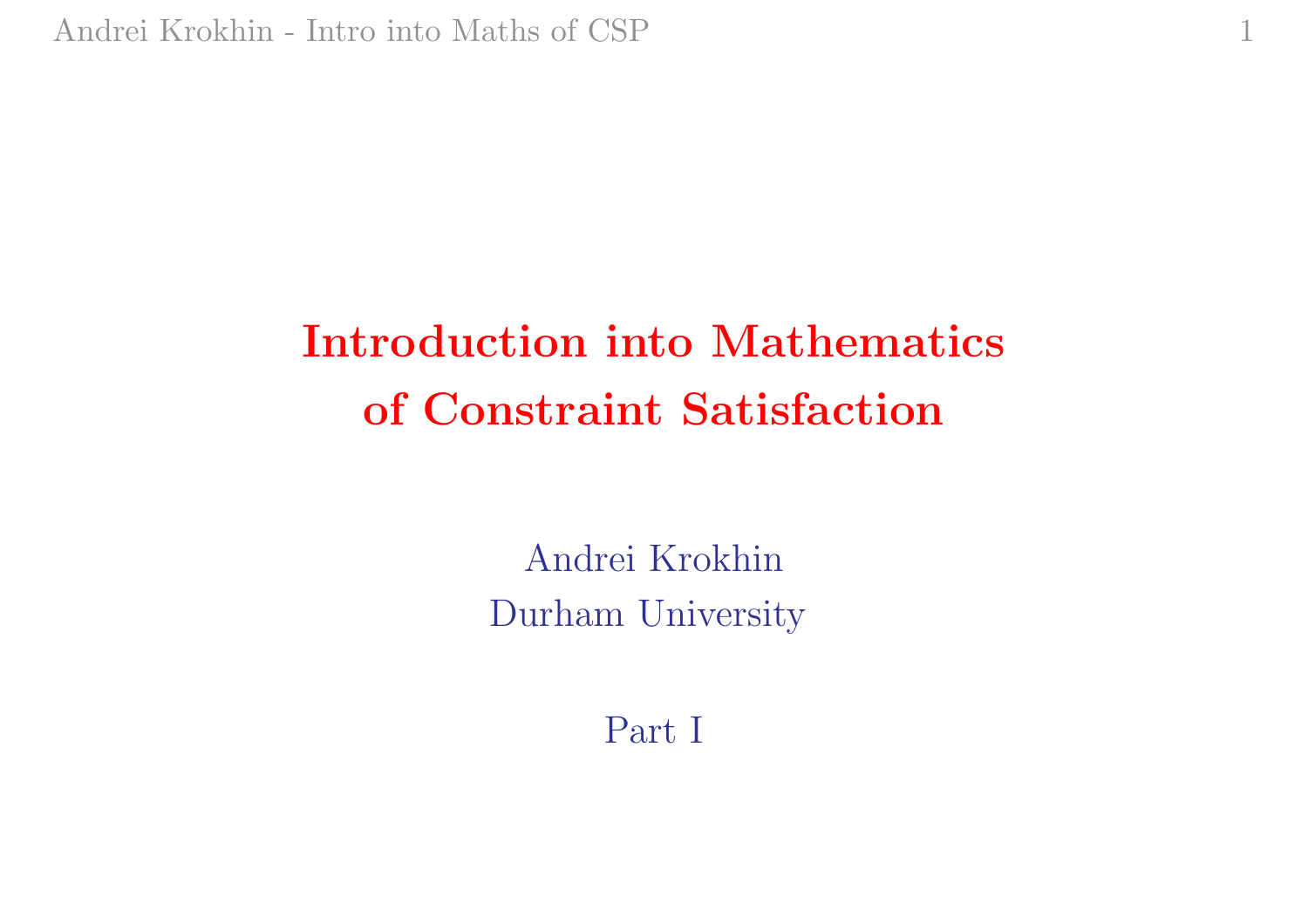### Two Well-Known Problems

SAT: is a given propositional formula in CNF satisfiable?

$$
F = (\neg x \lor y \lor \neg z) \land (x \lor y \lor \neg z) \land (\neg x \lor \neg y \lor z)
$$

Linear Equations: does <sup>a</sup> given system of linear equations have a solution in the fixed field K?

$$
\begin{cases} 2x + 2y + 3z = 1 \\ 3x - 2y - 2z = 0 \\ 5x - y + 10z = 2 \end{cases}
$$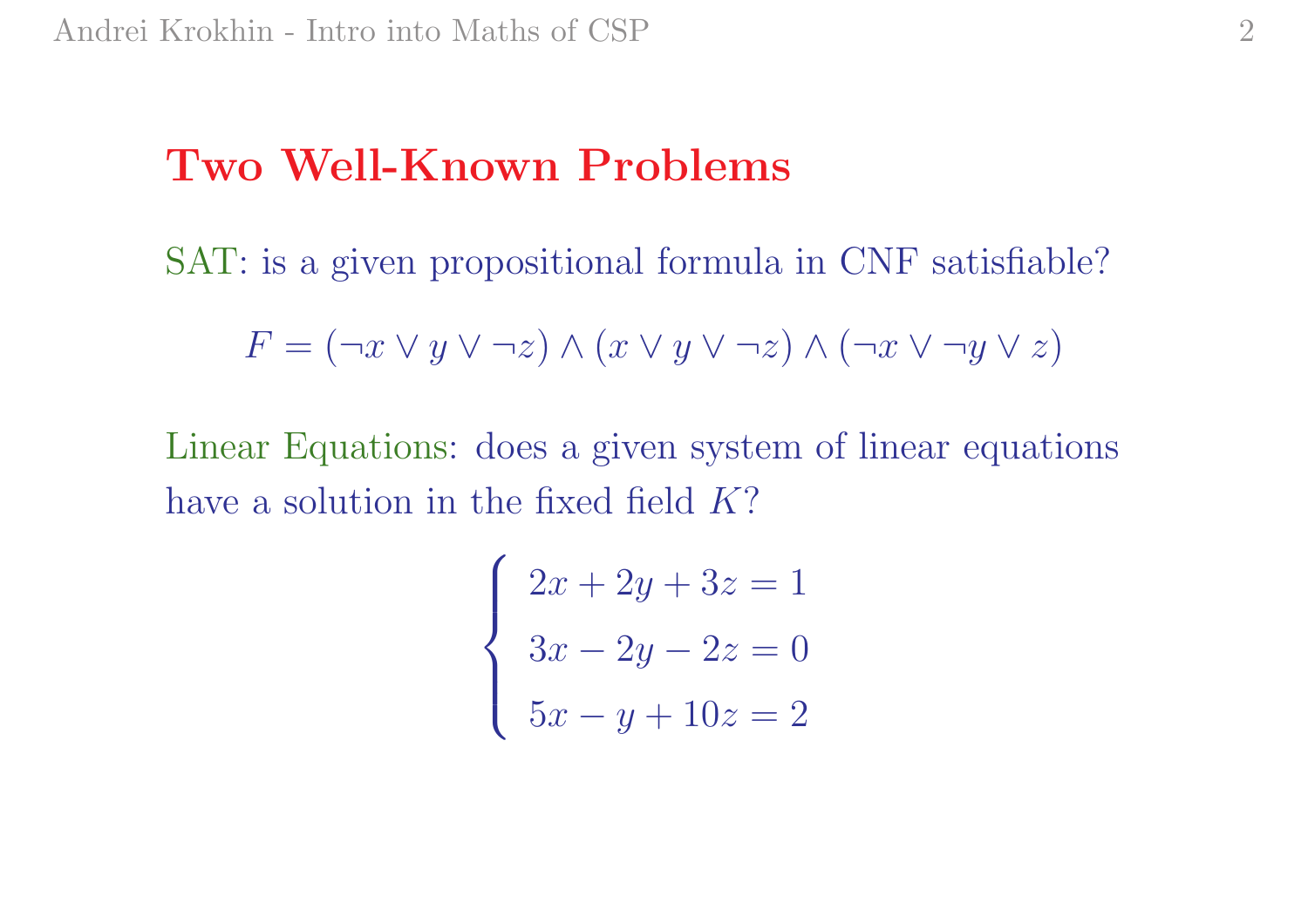## The Constraint Satisfaction Problem

# CSP  $\mathsf{Instance}\colon\left(V,D,C\right) \text{ where }$ • *V* is a finite set of variables • *D* is a set of values (aka domain) • C is a finite set of constraints  $\{C_1,\ldots,C_q\}$ – each constraint  $C_i$  is a pair  $(\overline{s}_i, R_i)$  with  $\ast$  scope  $\overline{s}_i$  - a list of variables of length  $m_i$ , ∗ relation  $R_i$  - an  $m_i$ -ary relation over D Question: Is there  $f: V \to D$  s.t.  $f(\overline{s}_i) \in R_i$  for all i? Can ask to find such an  $f$  too.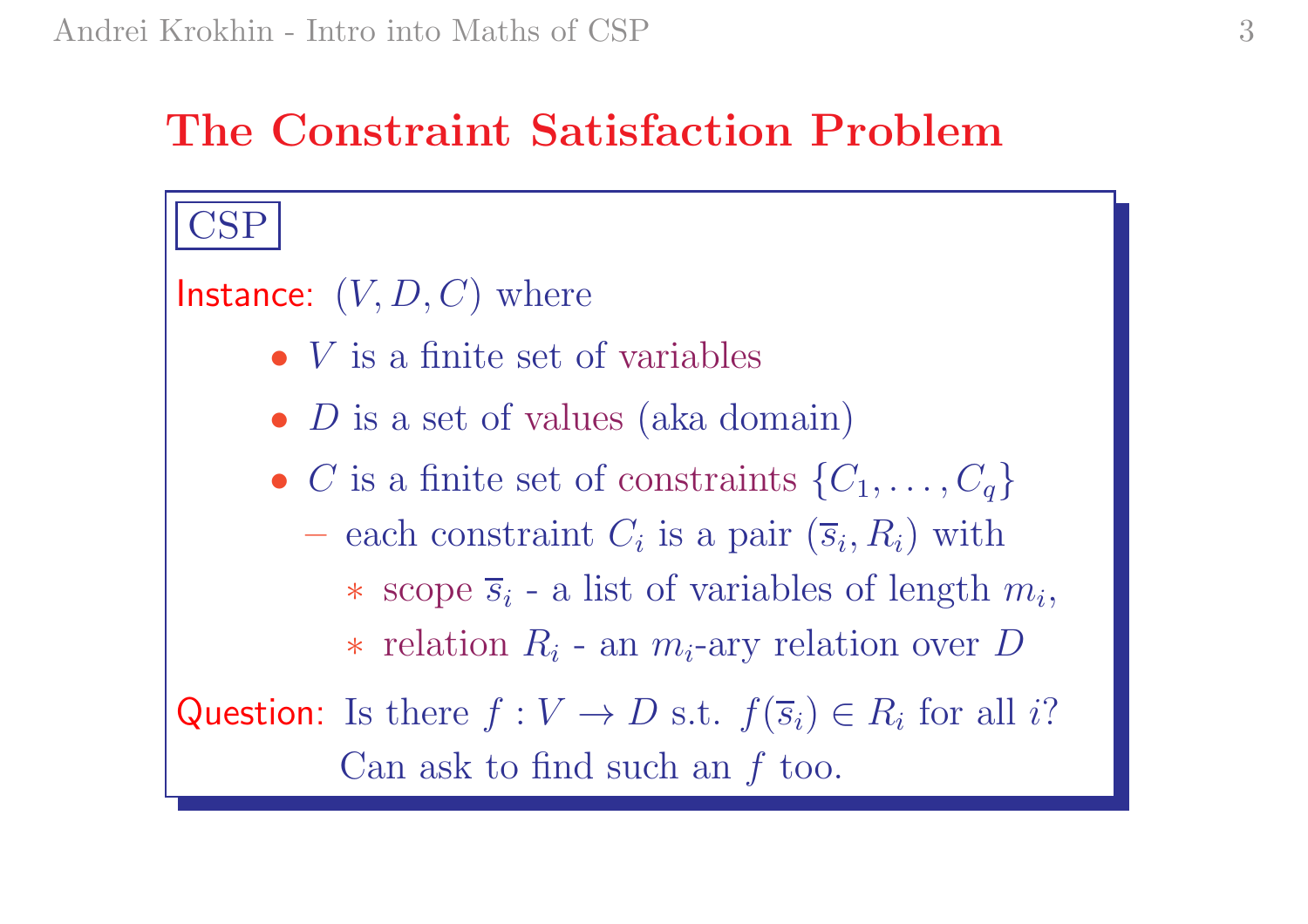## Some Real-World Examples of CSPs

- Solving a Sudoku puzzle
- Drawing up timetable for a conference
- Choosing frequencies for a mobile-phone network
- Fitting a protein structure to measurements
- Laying out components on a circuit board
- Finding a DNA sequence from a set of contigs
- Scheduling a construction project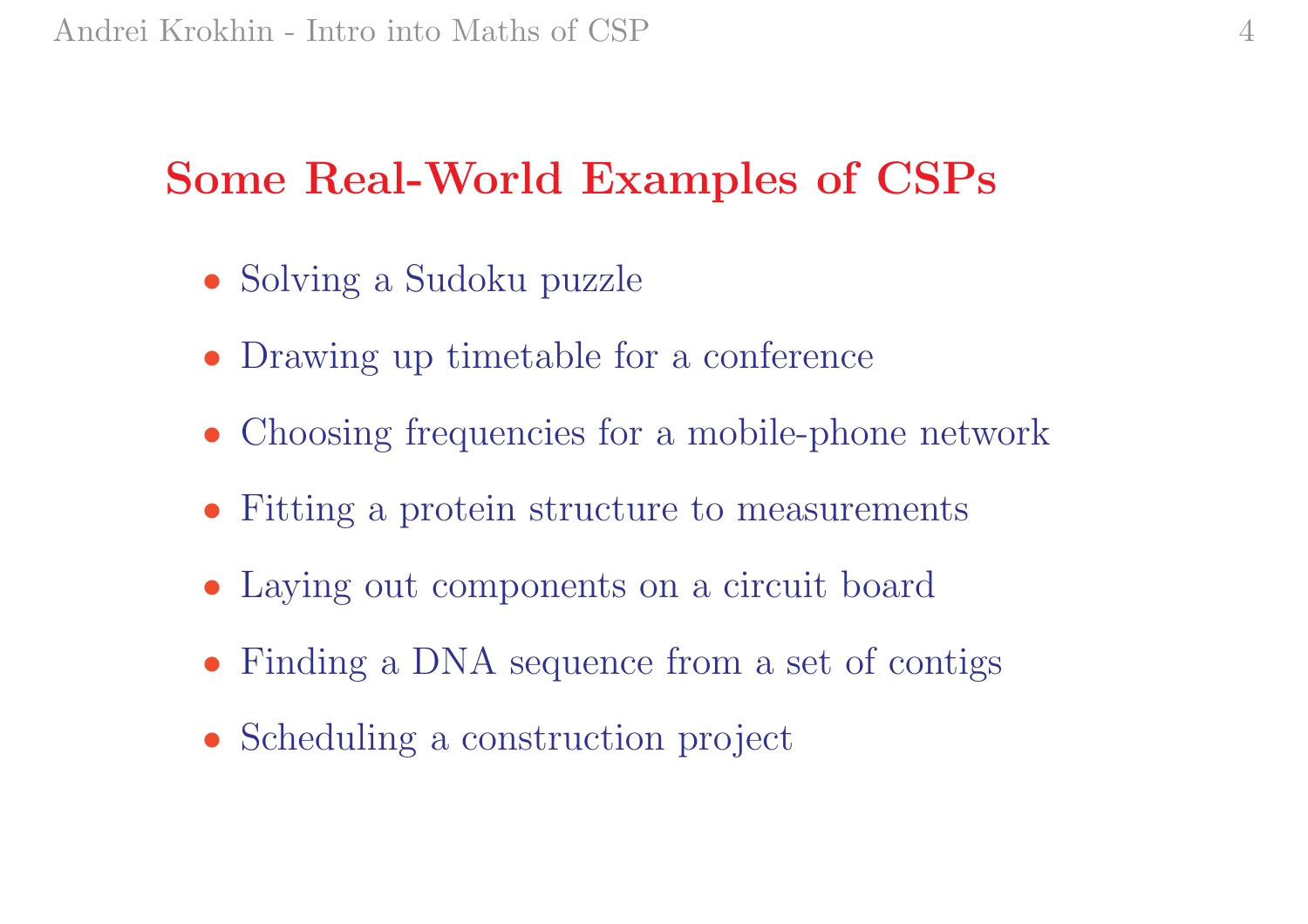## Outline of the Course

- 1. The CSP and its forms
	- Examples of CSPs from
		- Logic
		- Algebra
		- Graph Theory
		- $AI$
	- Complexity Issues
- 2. Computational questions
	- What questions do we ask about CSPs?
- 3. Mathematical techniques
	- What maths do we use to analyse those questions?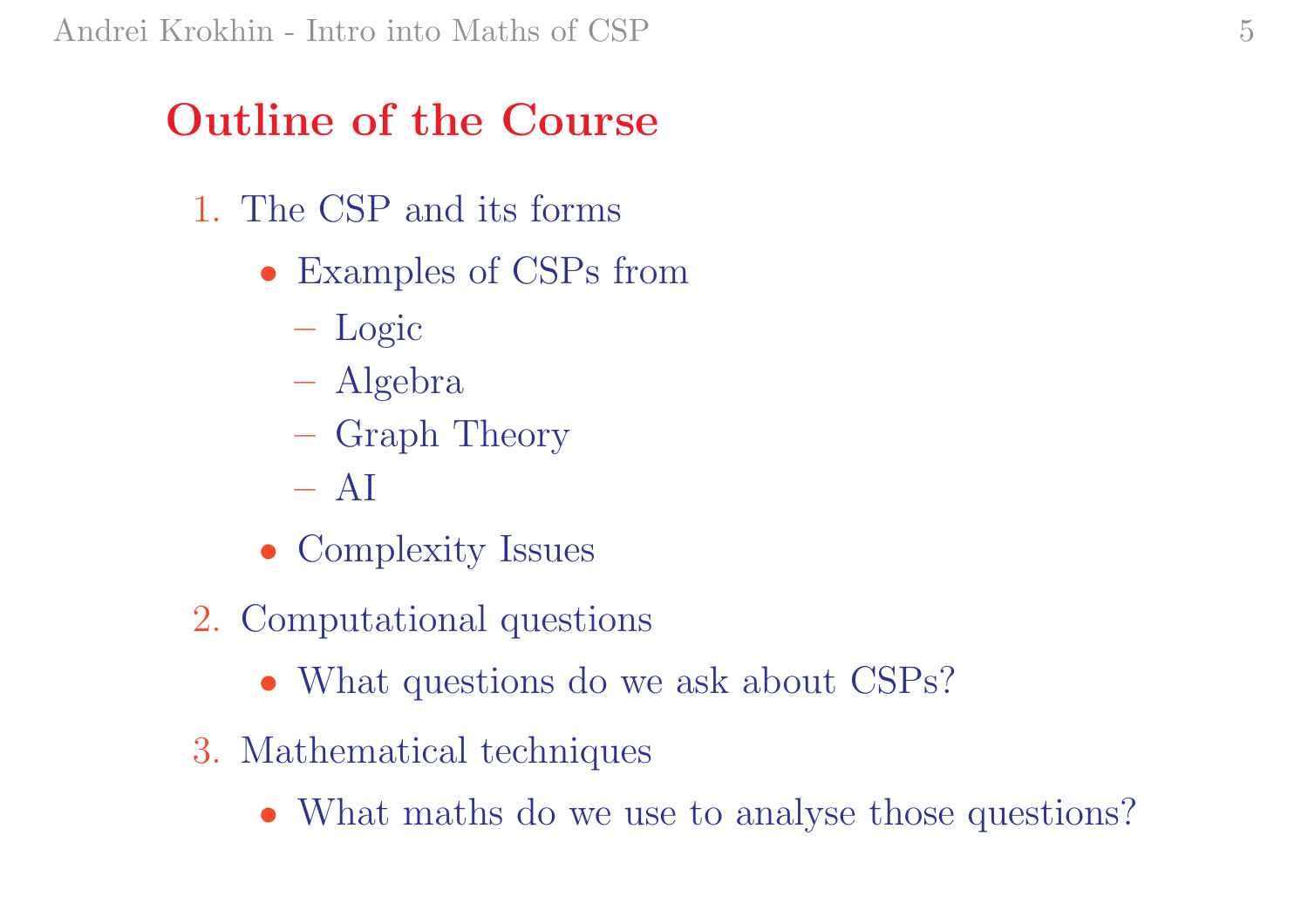## Relational Structures

#### A signature  $\tau$  is

- a finite sequence  $(R_1, \ldots, R_k)$  of relation symbols
- each  $R_i$  has an associated arity  $ar(R_i)$ .
- A relational structure of signature  $\tau$  (or  $\tau$ -structure) is
	- a tuple  $\mathcal{A} = (A; R_1^{\mathcal{A}}, \dots, R_k^{\mathcal{A}})$  where
		- A is <sup>a</sup> set called the universe of A
		- each  $R_i^{\mathcal{A}}$  is a relation on A of arity  $ar(R_i)$

If  $\tau = \{E\}$  and  $ar(E) = 2$  then  $\tau$ -structures are digraphs.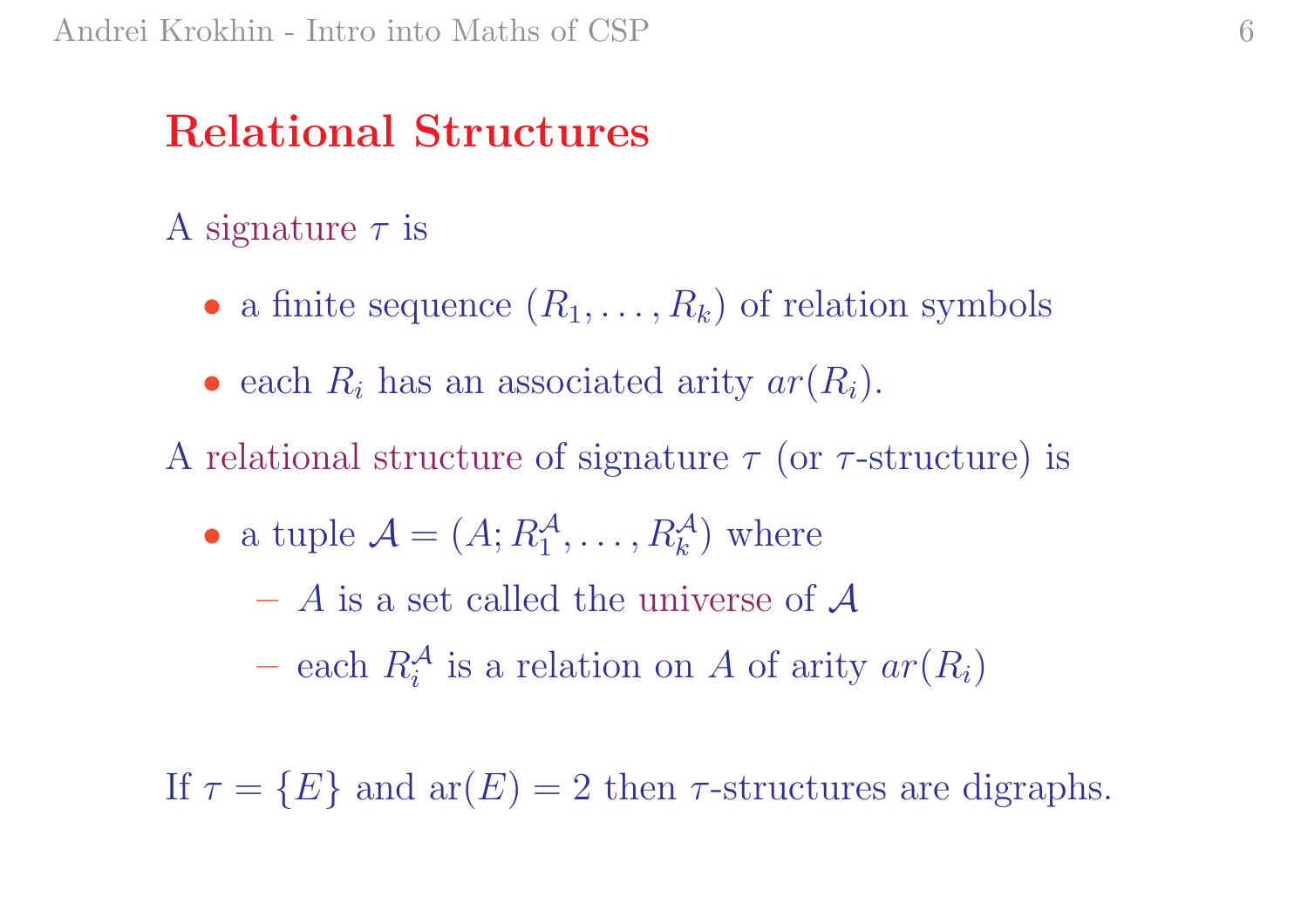## CSP in Logical Setting

#### CSP

Instance: A  $\tau$ -structure  ${\mathcal{B}}$  and a formula  $\exists x_1 \ldots \exists x_n \varphi$ where  $\varphi(x_1,\ldots,x_n) = R_{i_1}(\overline{s}_1) \wedge \ldots \wedge R_{i_q}(\overline{s}_q).$ **Question**: Does  $\mathcal B$  satisfy  $\varphi$ ?

The  $\overline{s}_i$ 's = constraint scopes  $\overline{s}_i$ Predicates  $R_i^{\mathcal{B}} = \text{constraint relations } R_i$ 

In Database Theory, Conjunctive-Query Evaluation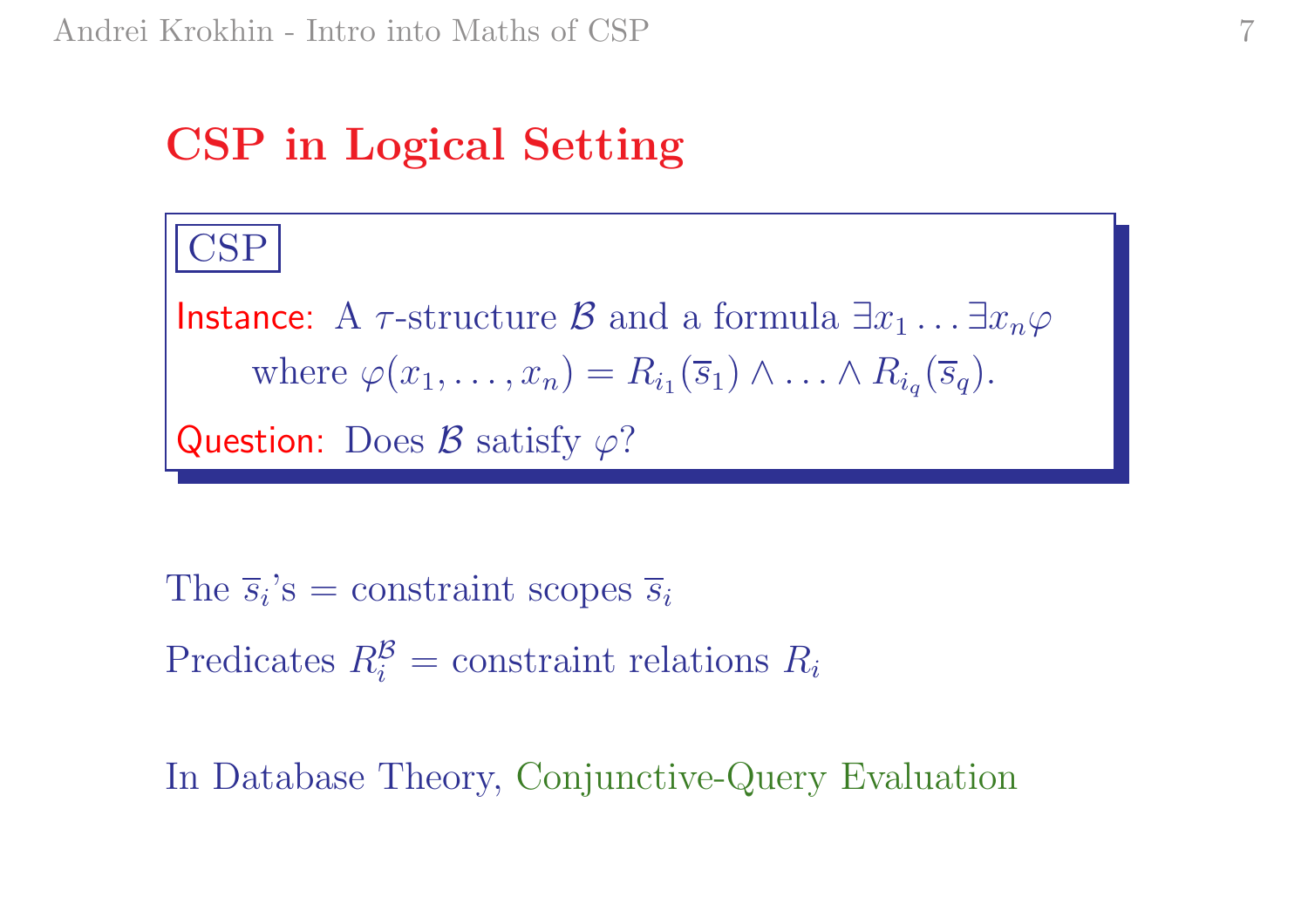#### Exercise

Let  $\mathcal{B} = (\{0, 1, 2\}; E)$  where  $E = \{(0, 1), (1, 2), (2, 0)\}.$ Let  $\varphi_1 = E(x_0, x_1) \wedge E(x_1, x_2) \wedge E(x_2, x_3) \wedge E(x_3, x_0)$ . Let  $\varphi_2 = E(x_0, x_1) \wedge E(x_1, x_2) \wedge E(x_2, x_3) \wedge E(x_3, x_1)$ . Does  $\mathcal{B}$  satisfy  $\exists x_0 \ldots \exists x_3 \varphi_1$ ? Does it satisfy  $\exists x_0 \ldots \exists x_3 \varphi_2$ ?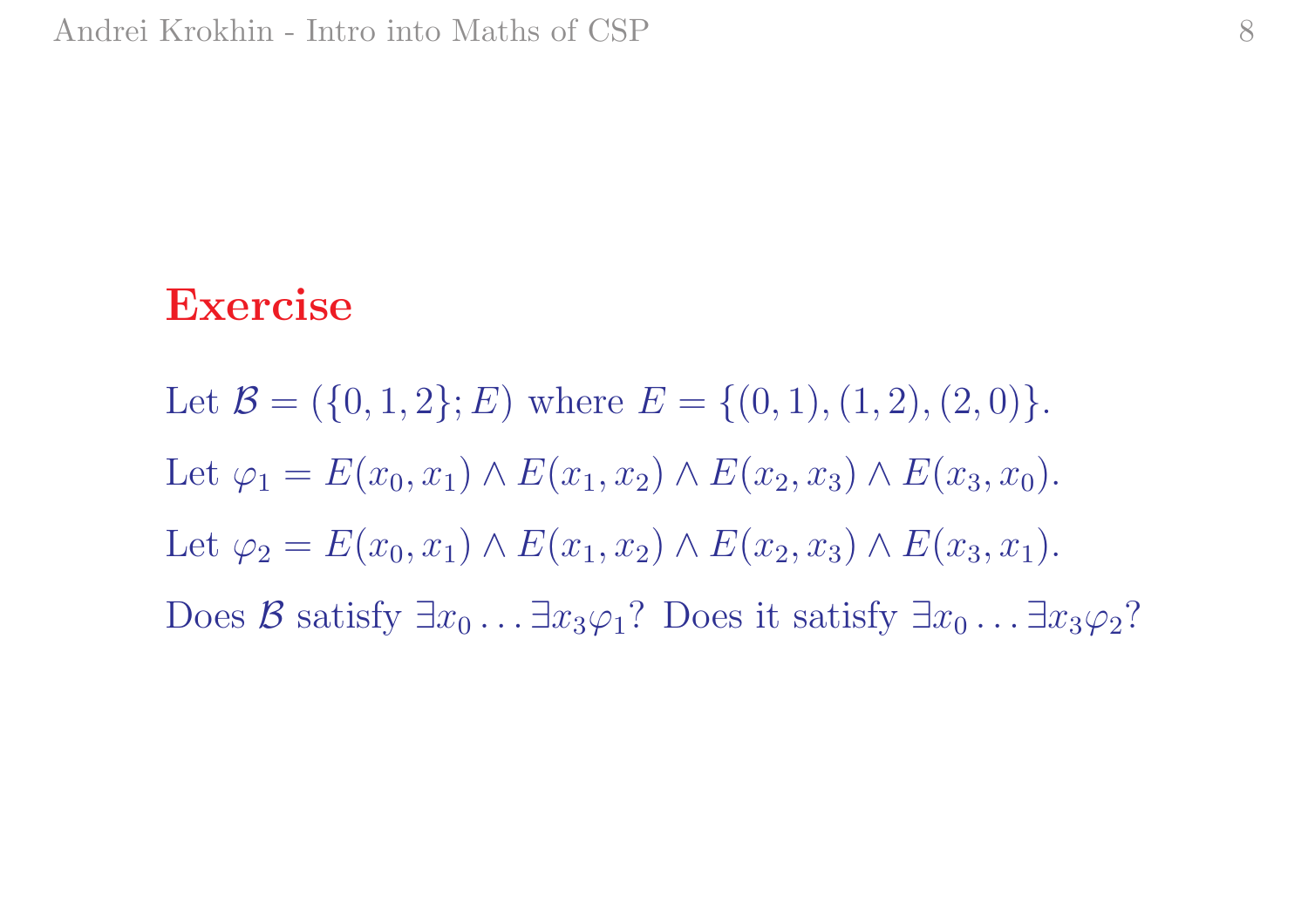### CSP in Combinatorial Setting

CSP Instance: Two  $\tau$ -structures,  ${\cal A}$  and  ${\cal B}$ Question: Is there a homomorphism  $h : \mathcal{A} \to \mathcal{B}$ ?  $\forall i \ [(a_1, \ldots, a_{n_i}) \in R_i^{\mathcal{A}}]$  $a_i^{\mathcal{A}} \Longrightarrow (h(a_1), \ldots, h(a_{n_i})) \in R_i^{\mathcal{B}}$  $\it i$ ]

- Think of elements in A as of variables. Tuples in relations in  $A = constant$  scopes  $\overline{s}_i$ .
- Think of elements in  $\beta$  are values. Relations in  $\mathcal{B} =$  constraint relations  $R_i$ .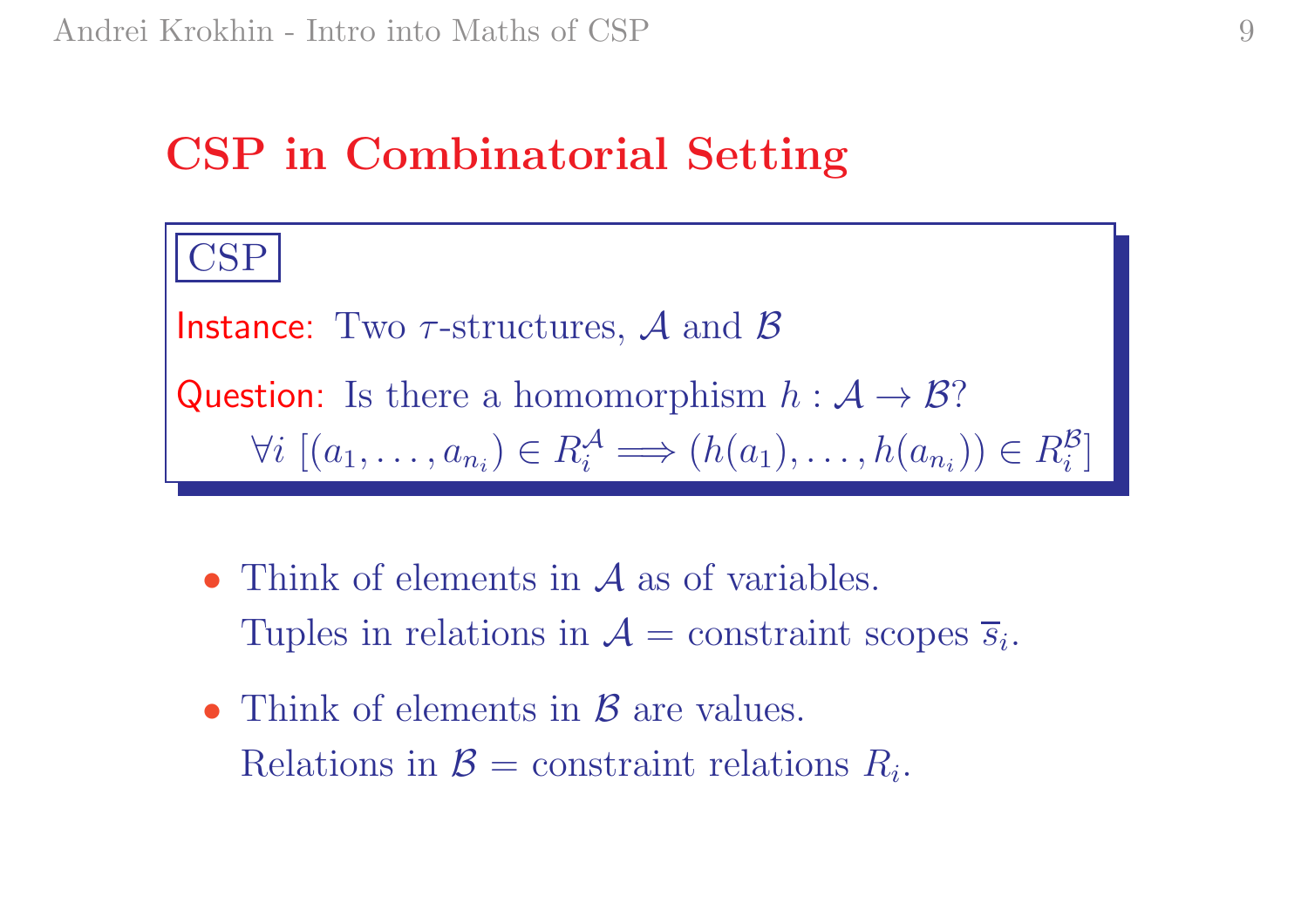#### Exercise

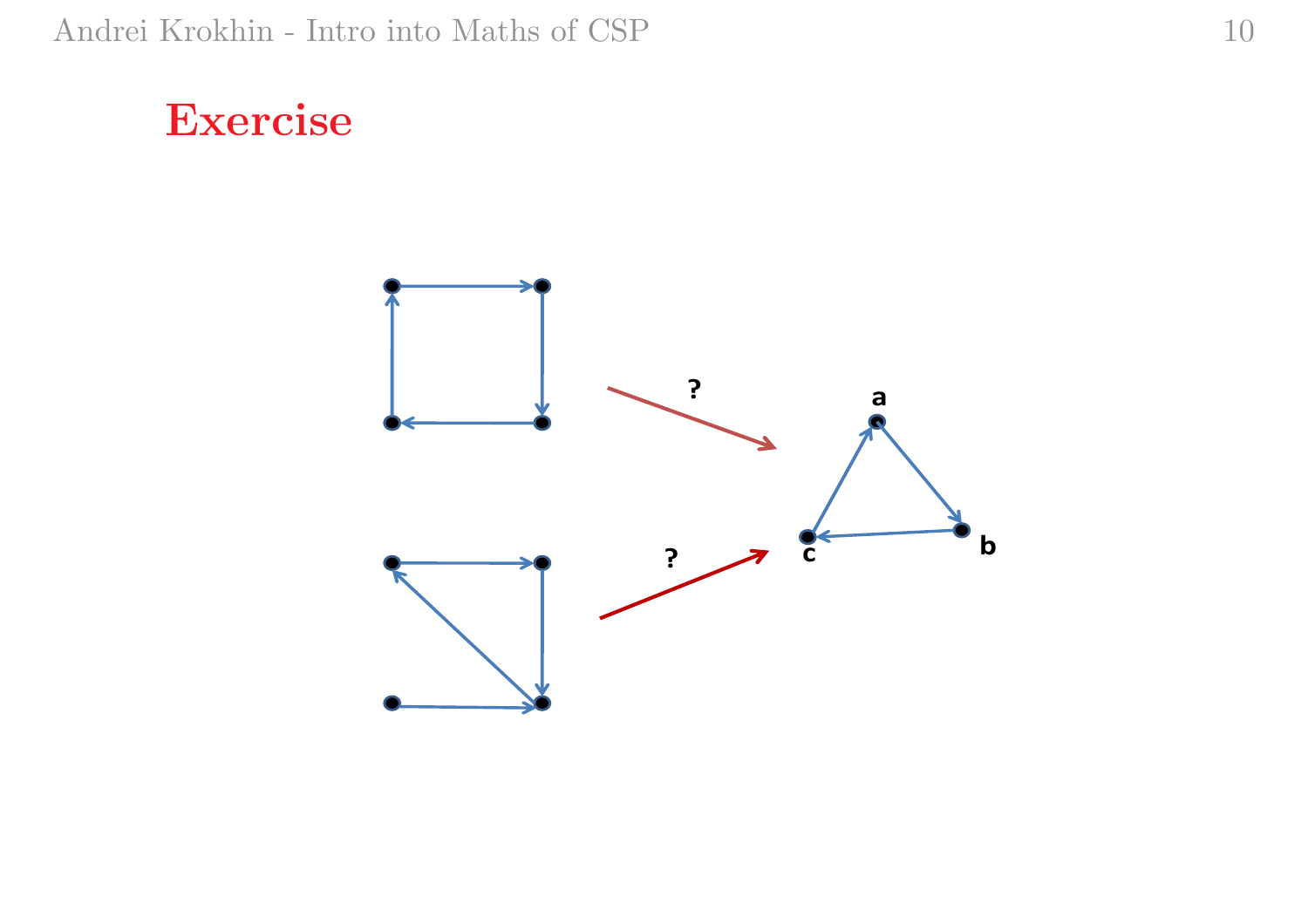### Example: 2-SAT in Hom Form

Let  $R^{\mathcal{B}}$  $ab\,$  $=\{0,1\}^2 \setminus \{(a,b)\}\$ and  $\mathcal{B} = (\{0,1\}; R_{00}^{\mathcal{B}}, R_{01}^{\mathcal{B}}, R_{11}^{\mathcal{B}}).$ An instance of 2-SAT, say

$$
F = (\neg x \lor \neg z) \land (x \lor y) \land (y \lor \neg z) \land (u \lor x) \land (x \lor \neg u) \dots
$$

becomes a structure  $\mathcal A$  with base set  $\{x, y, z, u, \ldots\}$  and  $R_{00}^{\mathcal{A}}$ 00  $=\{(x,y), (u, x), \ldots\}$  $R^{\mathcal{A}}_{01}$ 01  $=\{(y,z), (x,u), \ldots \}$  $R_{11}^{\mathcal{A}}$ 11  $=\{(x,z),...\}$ 

Then  $h: \mathcal{A} \to \mathcal{B}$  iff h is a satisfying assignment for F.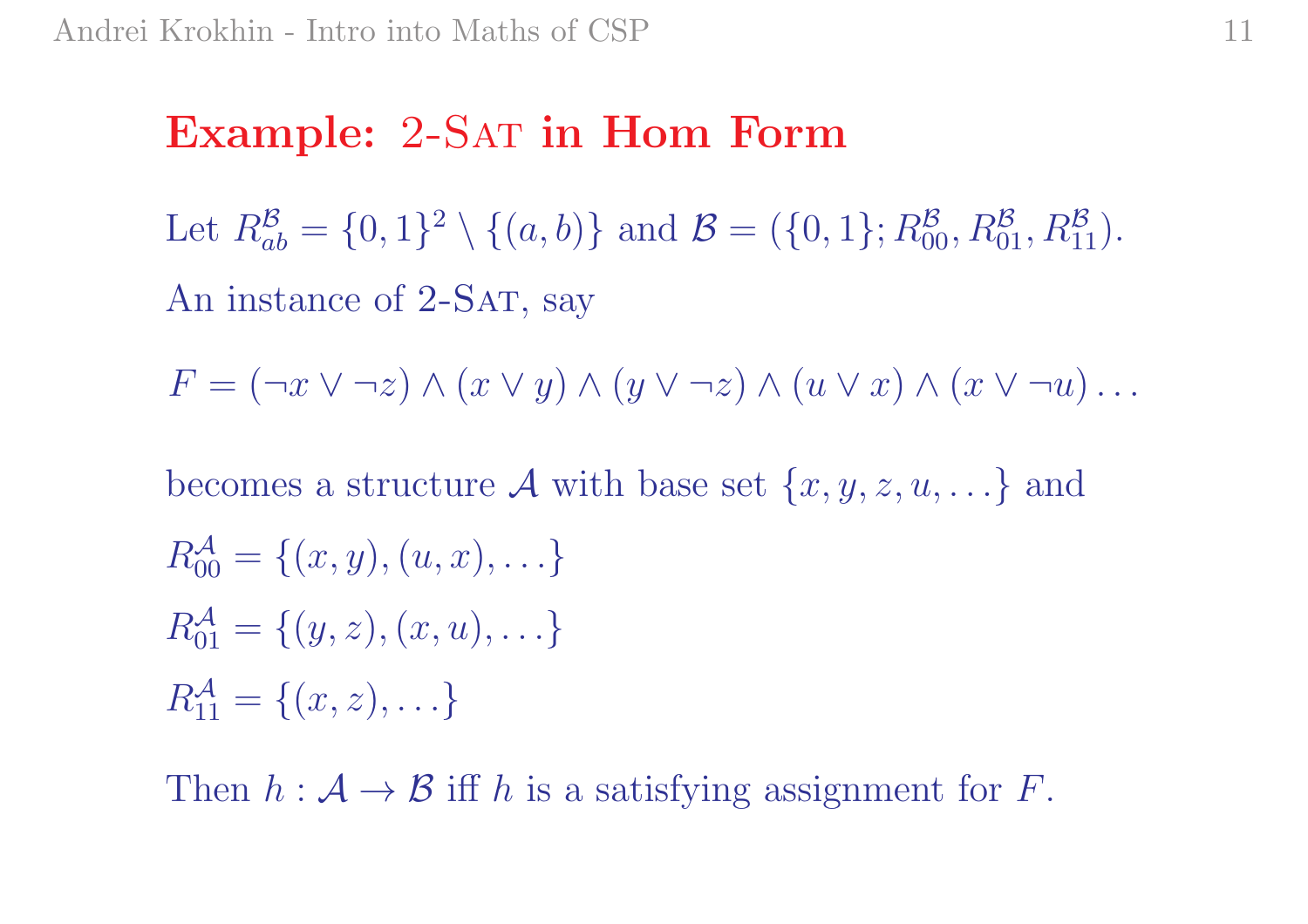### Recap: <sup>3</sup> Forms of CSP

• Variable-value (AI, Algebra)

Given finite sets A (variables), B (values), and a set of constraints  $\{(\overline{s}_1, R_1), \ldots, (\overline{s}_q, R_q)\}$  over A, is there a function  $\varphi: A \to B$  such that  $\varphi(\overline{s}_i) \in R_i$  for all i?

- Satisfiability (Logic, Databases) Given a finite structure (or database)  $\mathcal{B}$  and a ∃∧-FO sentence (or conjunctive query)  $\varphi$ , does  $\mathcal B$  satisfy  $\varphi$ ?
- Homomorphism (Logic, Graph Theory) Given two similar relational structures,  $\mathcal{A} = (A; R_1^{\mathcal{A}}, \dots, R_k^{\mathcal{A}})$  and  $\mathcal{B} = (B; R_1^{\mathcal{B}}, \dots, R_k^{\mathcal{B}}),$ is there a homomorphism  $h : \mathcal{A} \to \mathcal{B}$ ?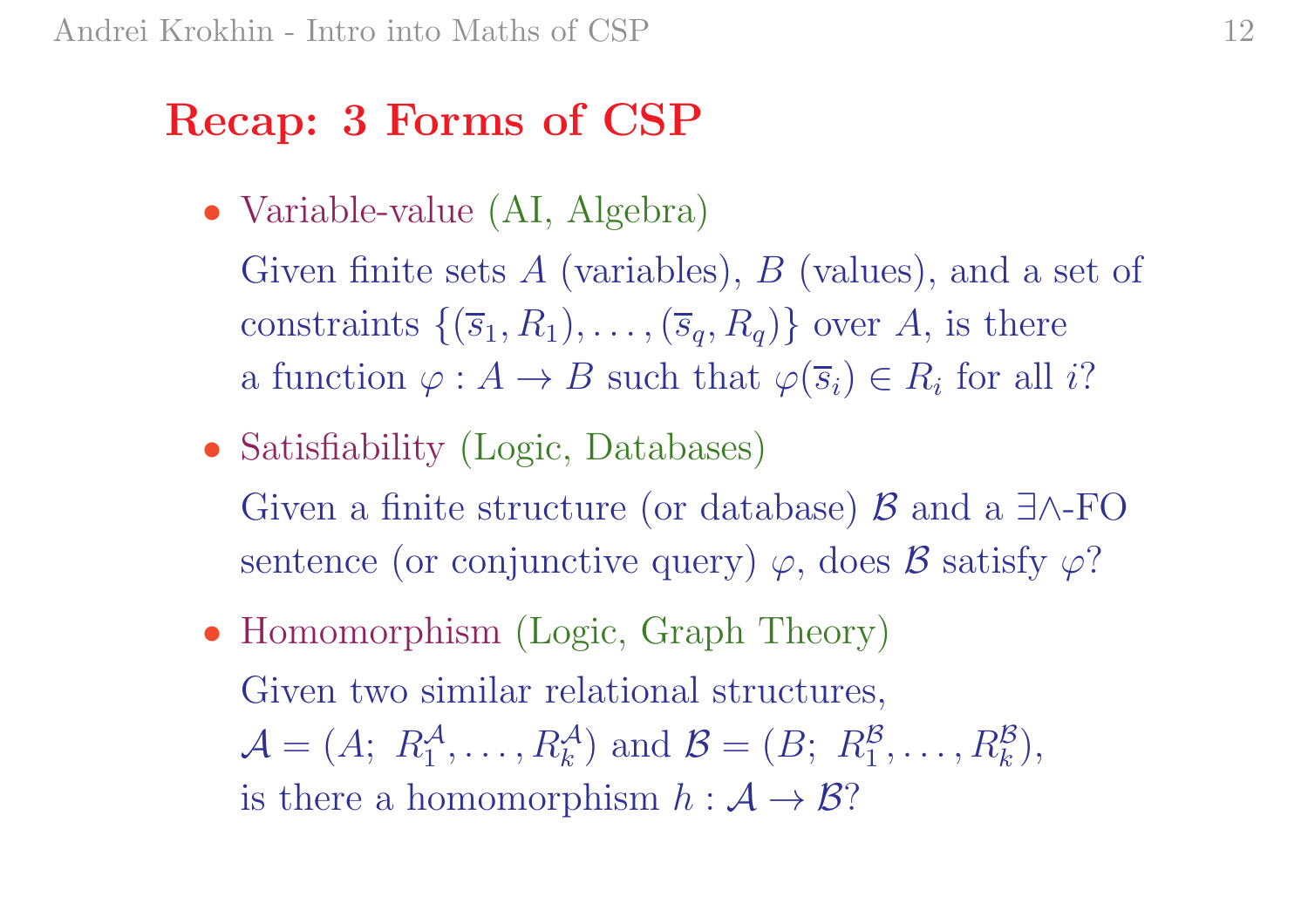## Representation Issues

When speaking about algorithms/complexity

- for finite domains, will usually assume that relations are given explicitly, by full list of tuples;
- for infinite domains, need to
	- fix the domain in advance,
	- give relations in some finite form.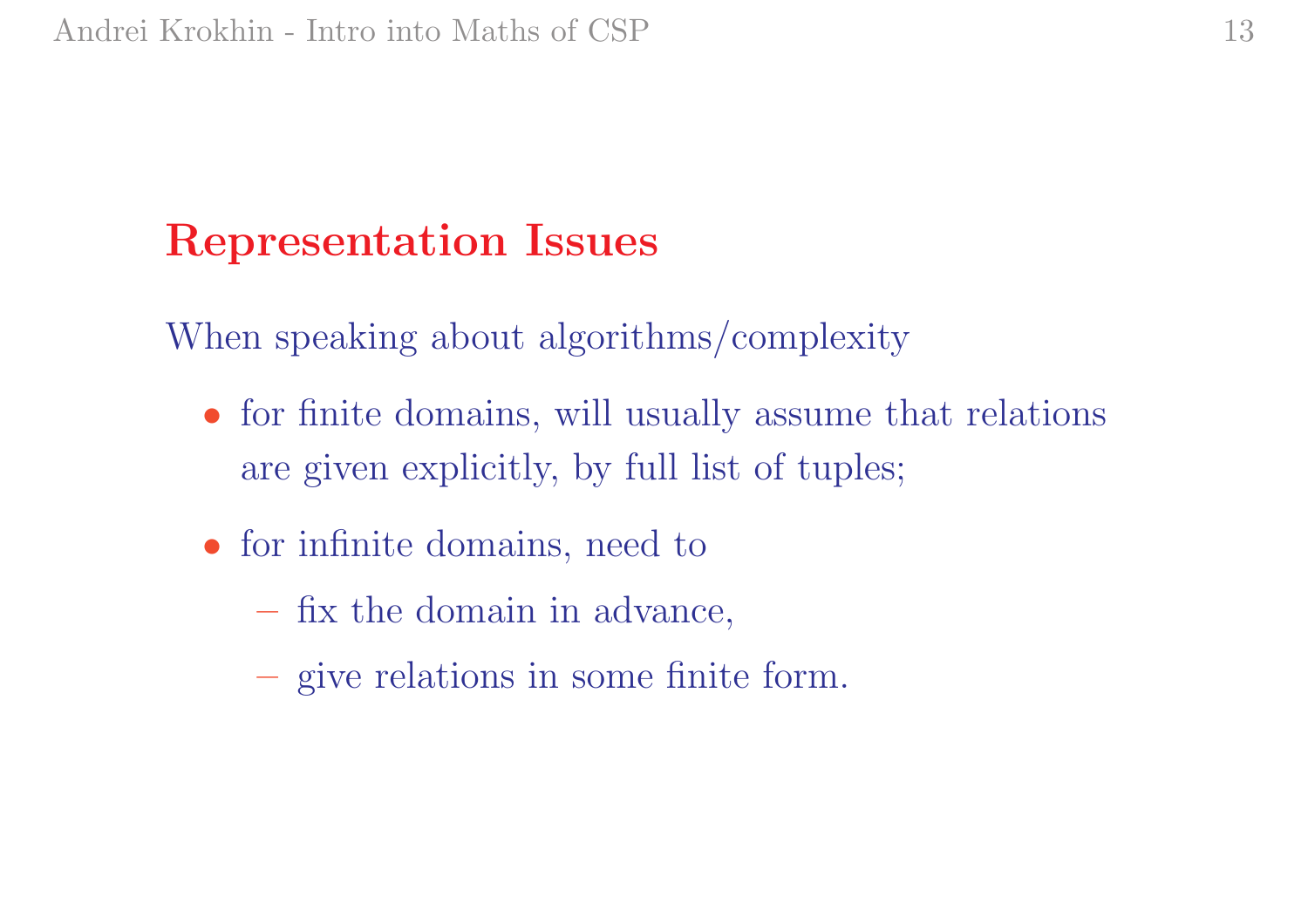## Propositional Satisfiability

Important fragments of SAT:

- 2-SAT clauses with at most 2 var's tractable
- HORN  $k$ -SAT clauses  $(\neg x_1 \lor ... \lor \neg x_n),$  $(\neg x_1 \lor \ldots \lor \neg x_n \lor x_{n+1}),$  and  $(x)$ ) tractable
- $1$ -IN-3-SAT one constraint type  $\{(1, 0, 0), (0, 1, 0), (0, 0, 1)\}\$ } NP-complete
- NOT-ALL-EQUAL-SAT one constraint type  $\{0,1\}^3 \setminus \{(0,0,0), (1,1,1)\}$ } NP-complete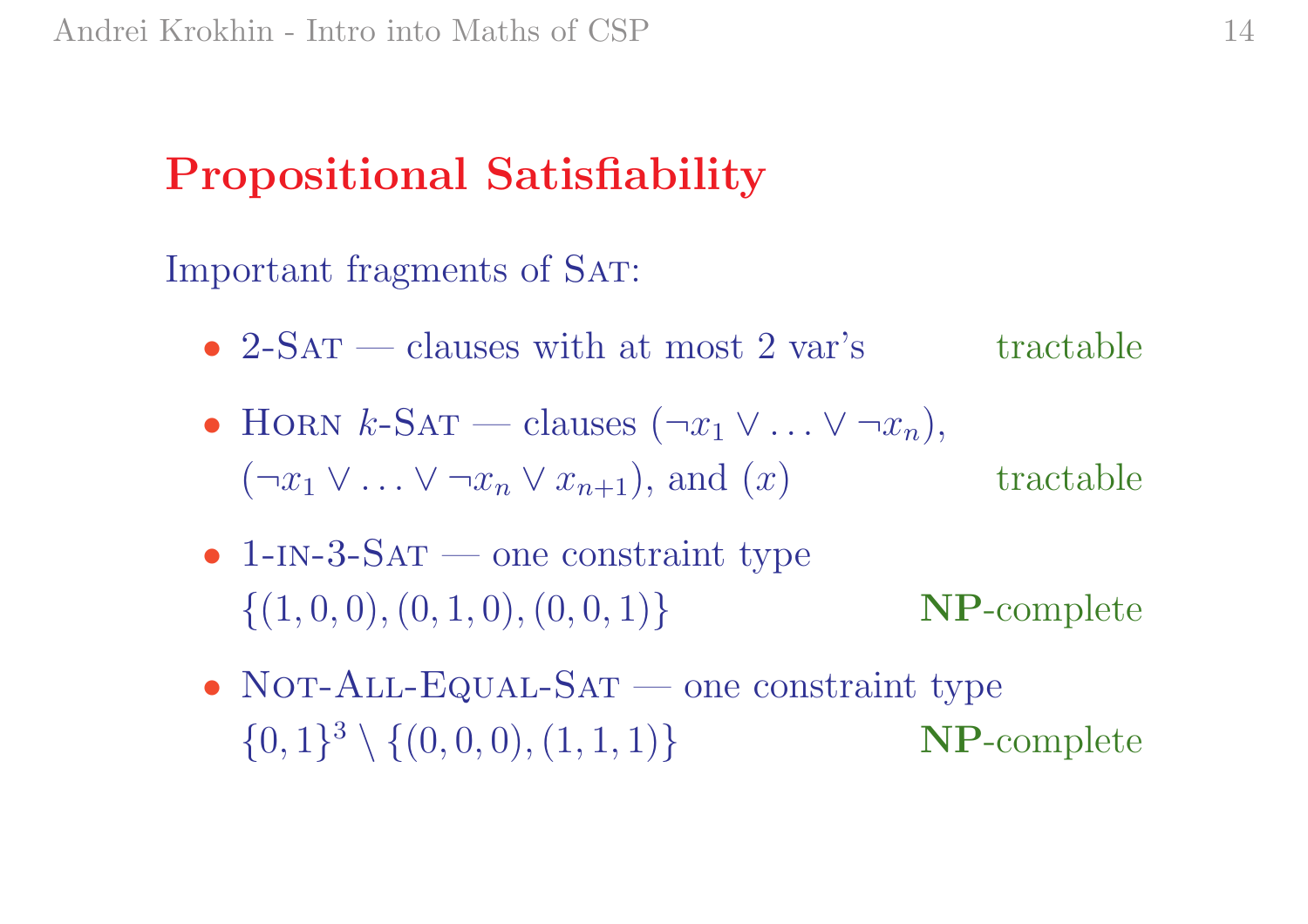### Equations over Groups

A group is an algebra  $(G; \cdot, -1, 1)$  such that  $1 \cdot x = x \cdot 1$ ,  $x \cdot (y \cdot z) = (x \cdot y) \cdot z$ , and  $x \cdot x$  $x^{-1} = x$  $^{-1} \cdot x = 1$ 

System of equations over a finite group  $G$   $(Eq_G^*)$ :

$$
\begin{cases}\na_1 x_{11} \cdots a_m x_{1m} a_{m+1} = 1 \\
\vdots \\
b_1 x_{n1} \cdots b_m x_{nm} b_{m+1} = 1\n\end{cases}
$$

Can replace  $xyz \ldots = 1$  by  $xy = x'$  and  $x'z \ldots = 1$ .

Theorem <sup>1</sup> (Goldmann, Russell '2002) The problem  $Eq^*_{G}$  is tractable if  $G$  is Abelian and NP-complete otherwise.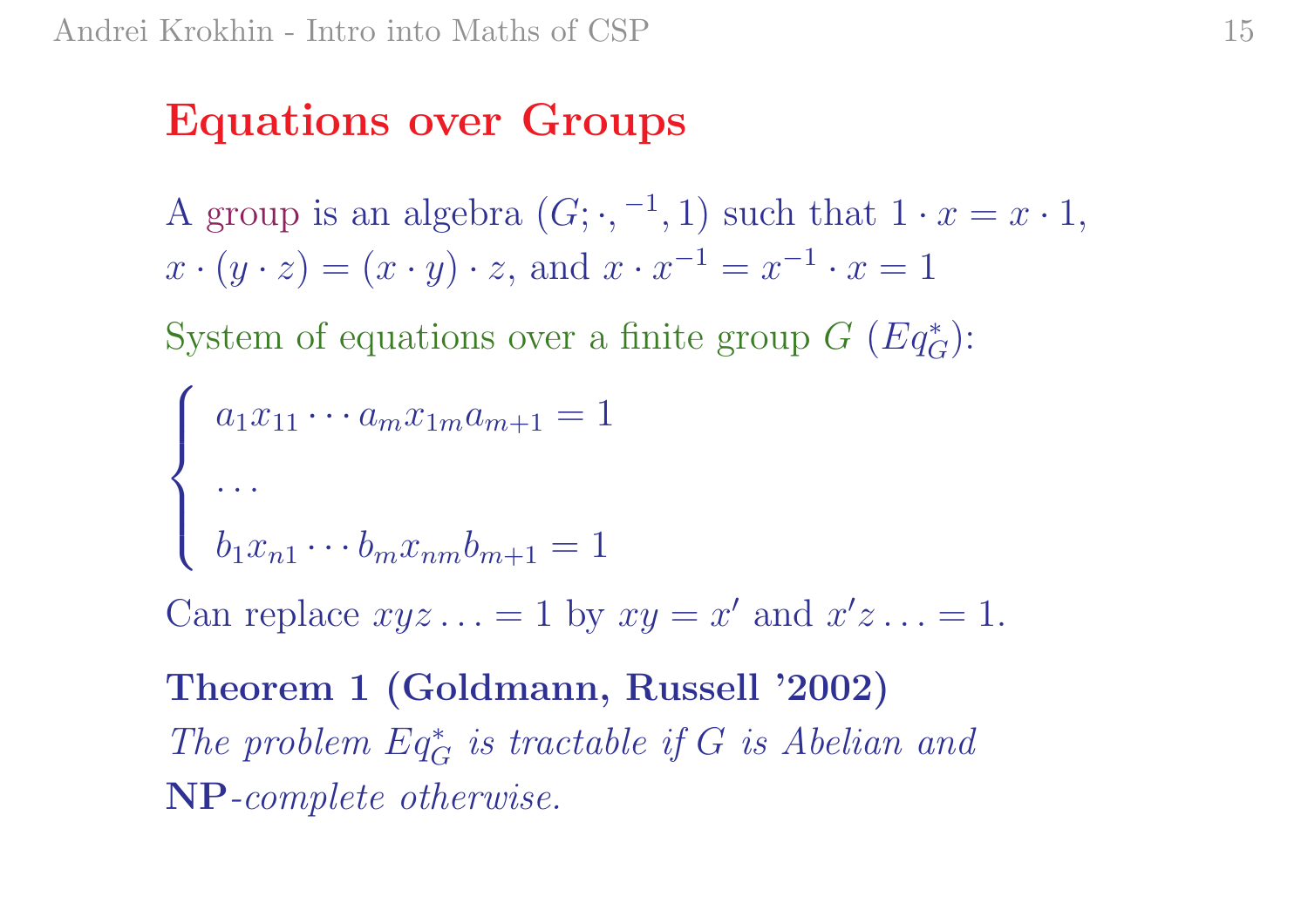### Equations over Semigroups

A semigroup is an algebra  $(G; \cdot)$  with  $x \cdot (y \cdot z) = (x \cdot y) \cdot z$ . System of equations over a finite semigroup  $S$   $(Eq_S^*)$ : can assume all equations of the form  $u \cdot v = w$  where each of  $u, v, w$  is either a constant or a variable.

#### Theorem 2 (Klima, Tesson, Thérien'2005)

Assume that S is <sup>a</sup> monoid (has 1). If S is commutative and is the union of its subgroups then the problem  $Eq^*_{S}$  is tractable. Otherwise it is NP-complete.

No full answer for general semigroups yet ...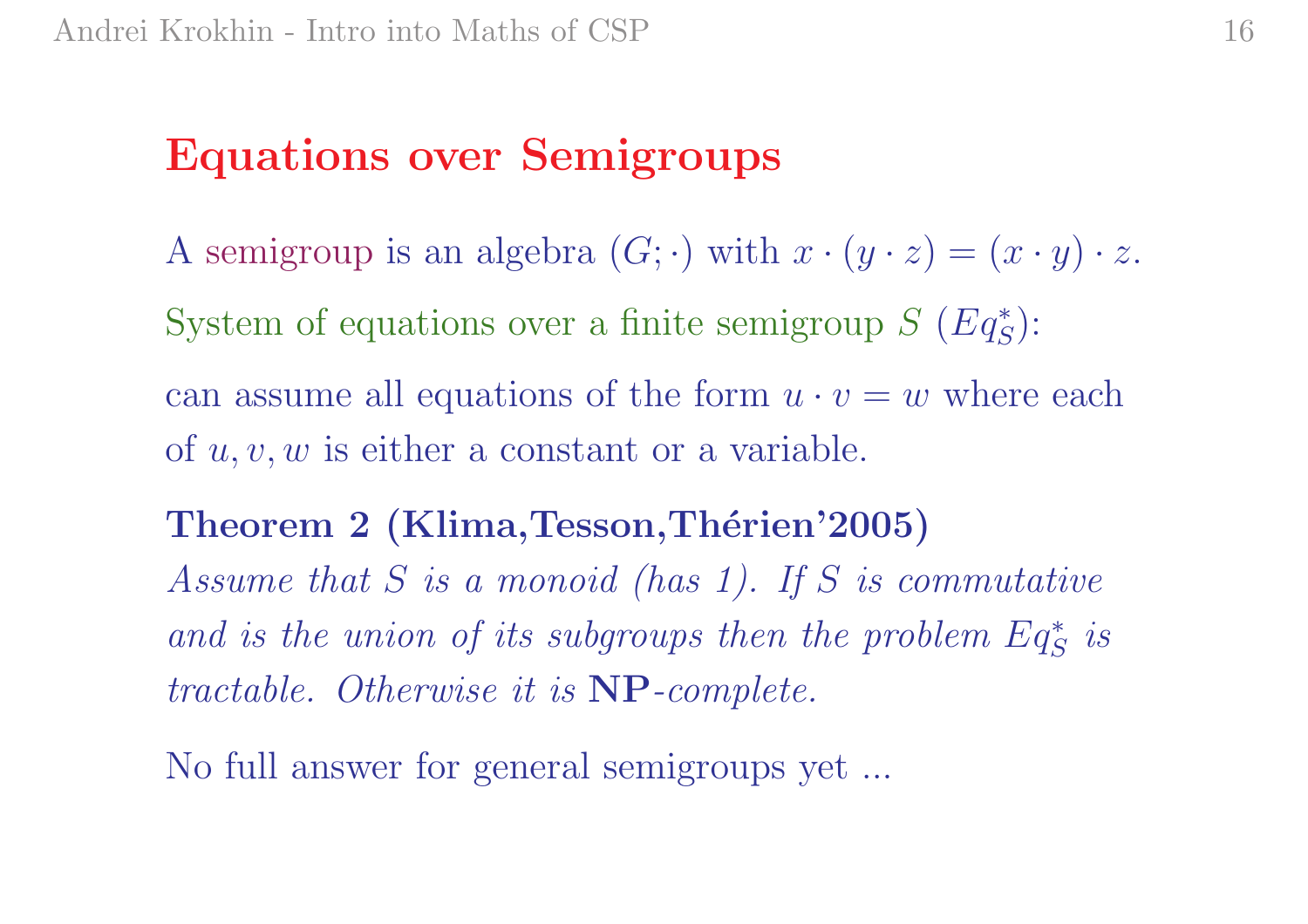## Equations over Algebras

A finite algebra is a tuple  $\mathbf{A} = (A; f_1, \dots, f_k)$  where each  $f_i$ is an operation  $f_i: A^{n_i} \to A$ .

Can consider systems of equations over A. By the same trick, assume all equations are of the form  $f_i(u_1,\ldots,u_{n_i})=w$  where each of  $u_1,\ldots,u_{n_i},w$  is either a constant or variable.

Interesting work by Larose,Zádori'06 and Zádori'07+'11 – classification for large classes of algebras.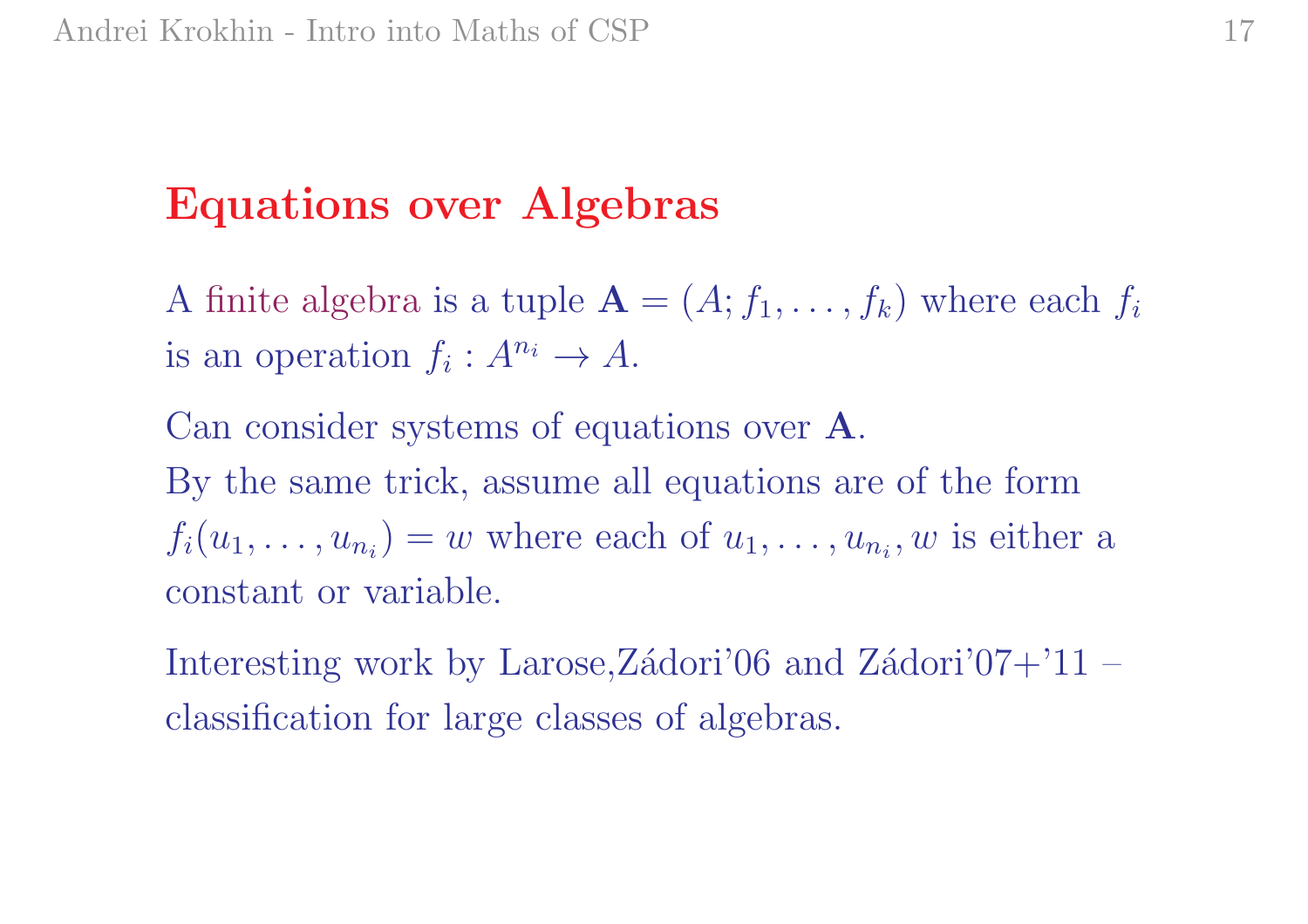## **Colourability**

 $k$ -COLOURABILITY

Instance: A graph  $G=(V,G)$  and a number  $k.$ 

Question: Is there a colouring of  $V$  in  $k$  colours such that adjacent vertices are different colour?

- Equivalent to CSP instance  $(G, K_k)$ , in hom form. Indeed a required colouring is a homomorphism  $G \to K_k$
- tractable for  $k \leq 2$ , **NP**-complete for  $k \geq 3$ .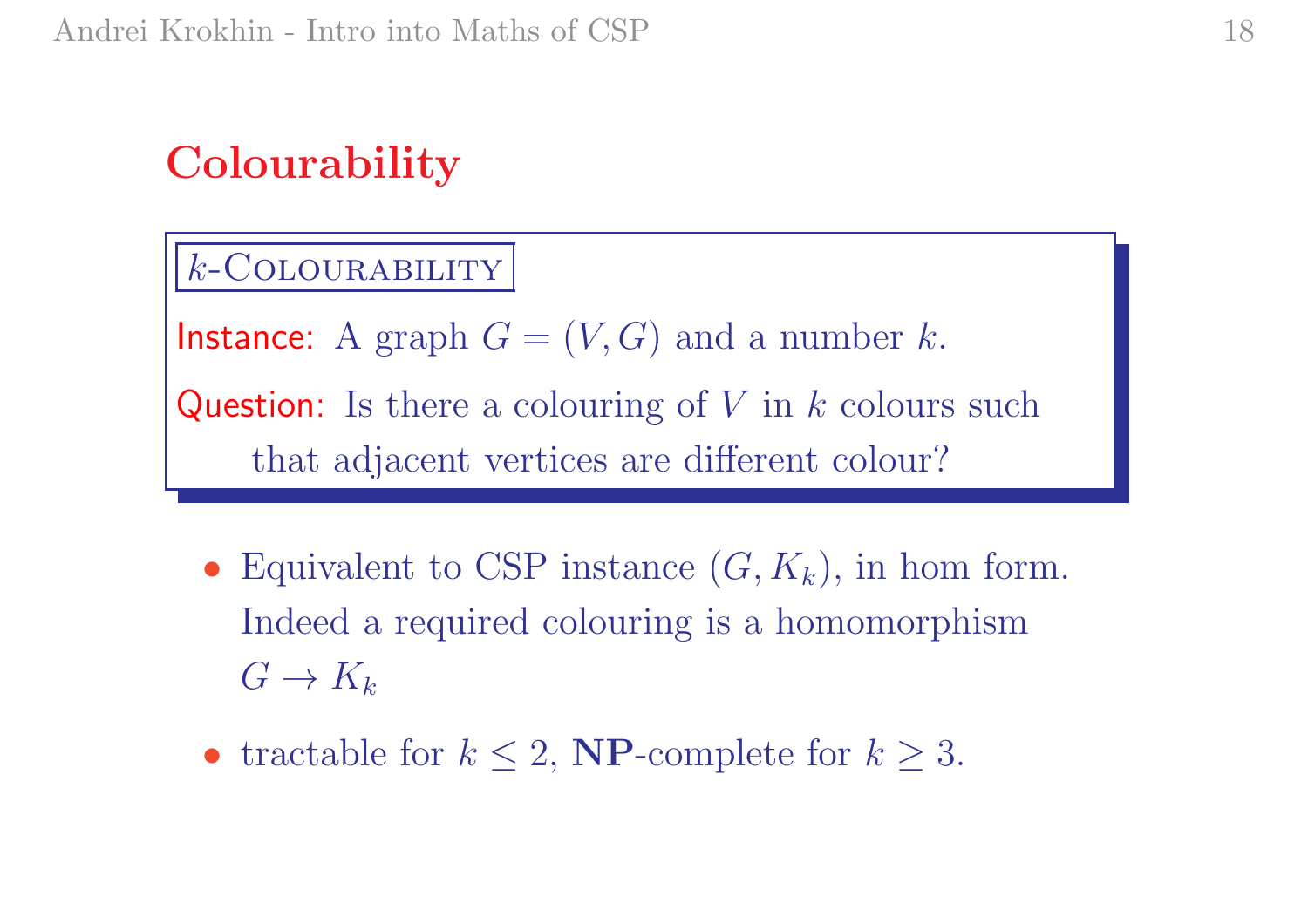## List Colourability

#### LIST *k*-Colourability

 $\mathsf{Instance}\colon \ A\ \mathrm{graph}\ G=(V,G),\ \mathrm{a\ number}\ k,\ \mathrm{and\ a\ list}\ L_v$ of allowed colours for each  $v \in V$ .

Question: Is there a  $k$ -colouring of  $G$  such that each vertex gets an allowed colour?

- Equivalent to CSP instance  $(A, \mathcal{B})$ , in hom form
	- $\mathcal{B} = (\{1, \ldots, k\}; \neq_k, L_1, \ldots, L_{2^k}) \text{ where } L_1, \ldots, L_{2^k}$ is a fixed enumeration of subsets of  $\{1, \ldots, k\}.$
	- $\mathcal{A} = (V; E, U_1, \ldots, U_{2^k})$  where each  $U_i$  consists of vertices whose list is  $L_i$ .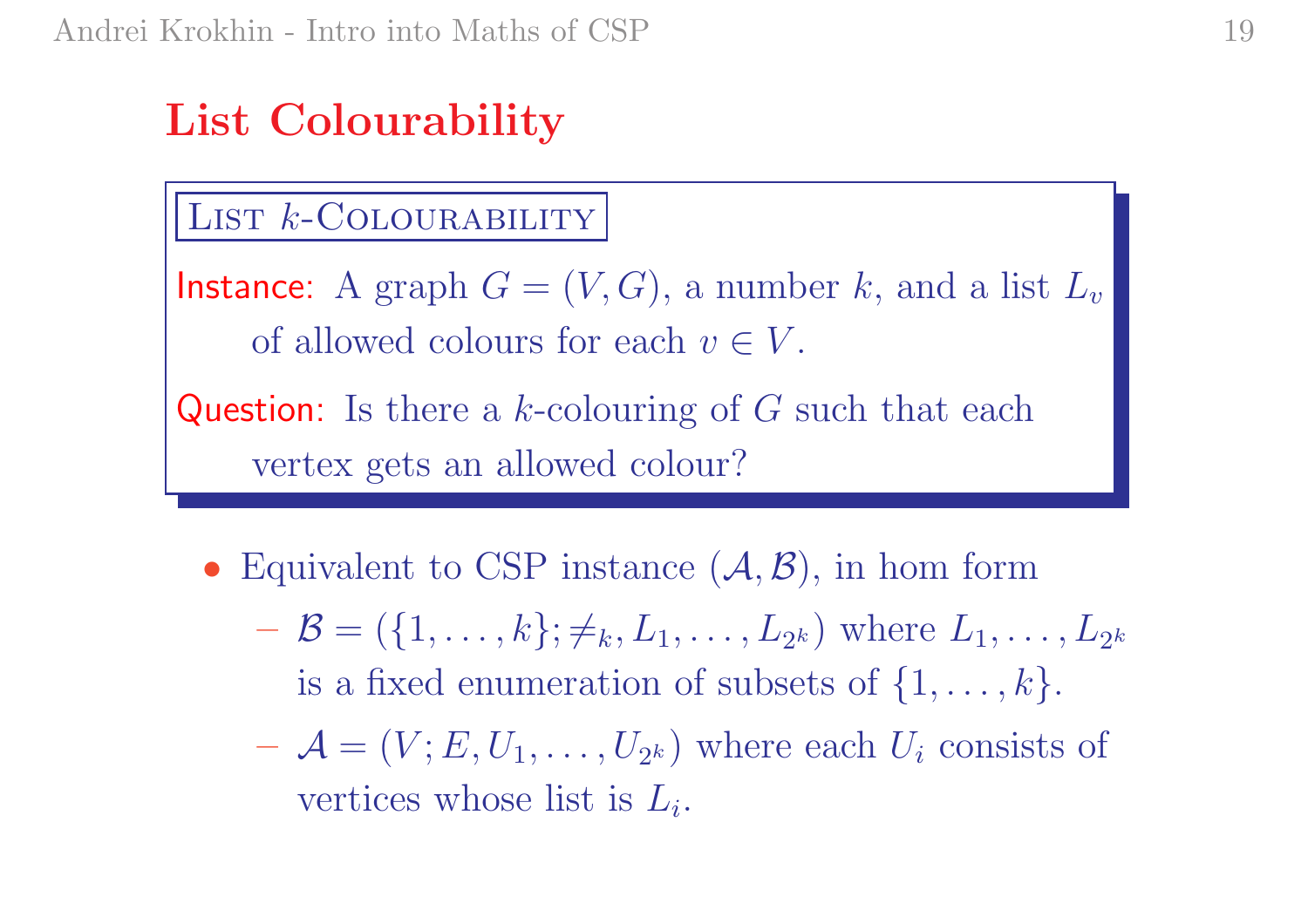## **Clique**



- Equivalent to CSP instance  $(K_k, G)$  in hom form. Indeed, G has a k-clique iff  $K_k \to G$ .
- NP-complete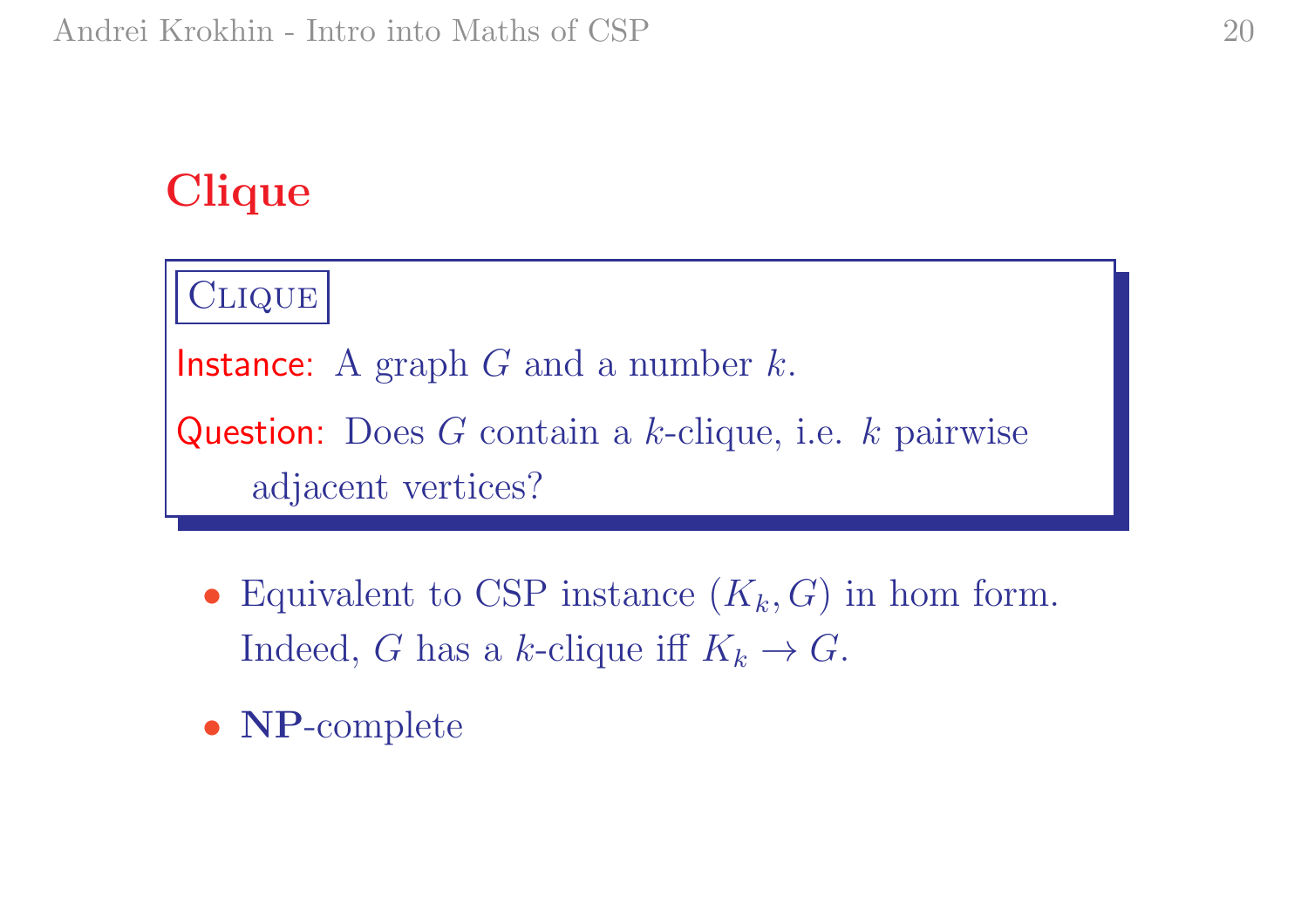## Hamiltonian Circuit

#### HAMILTONIAN CIRCUIT

```
Instance: A graph G=(V,G).
```
**Question**: Is there a cyclic ordering of  $V$  such that every pair of successive nodes in the ordering are adjacent in G?

- Equivalent to CSP instance  $(A, \mathcal{B})$  in hom form where  $\mathcal{A} = (V; C_V, \neq_V), C_V$  is a cyclic permutation on V,  $\boldsymbol{\beta} = (V;E,\neq_V)$
- NP-complete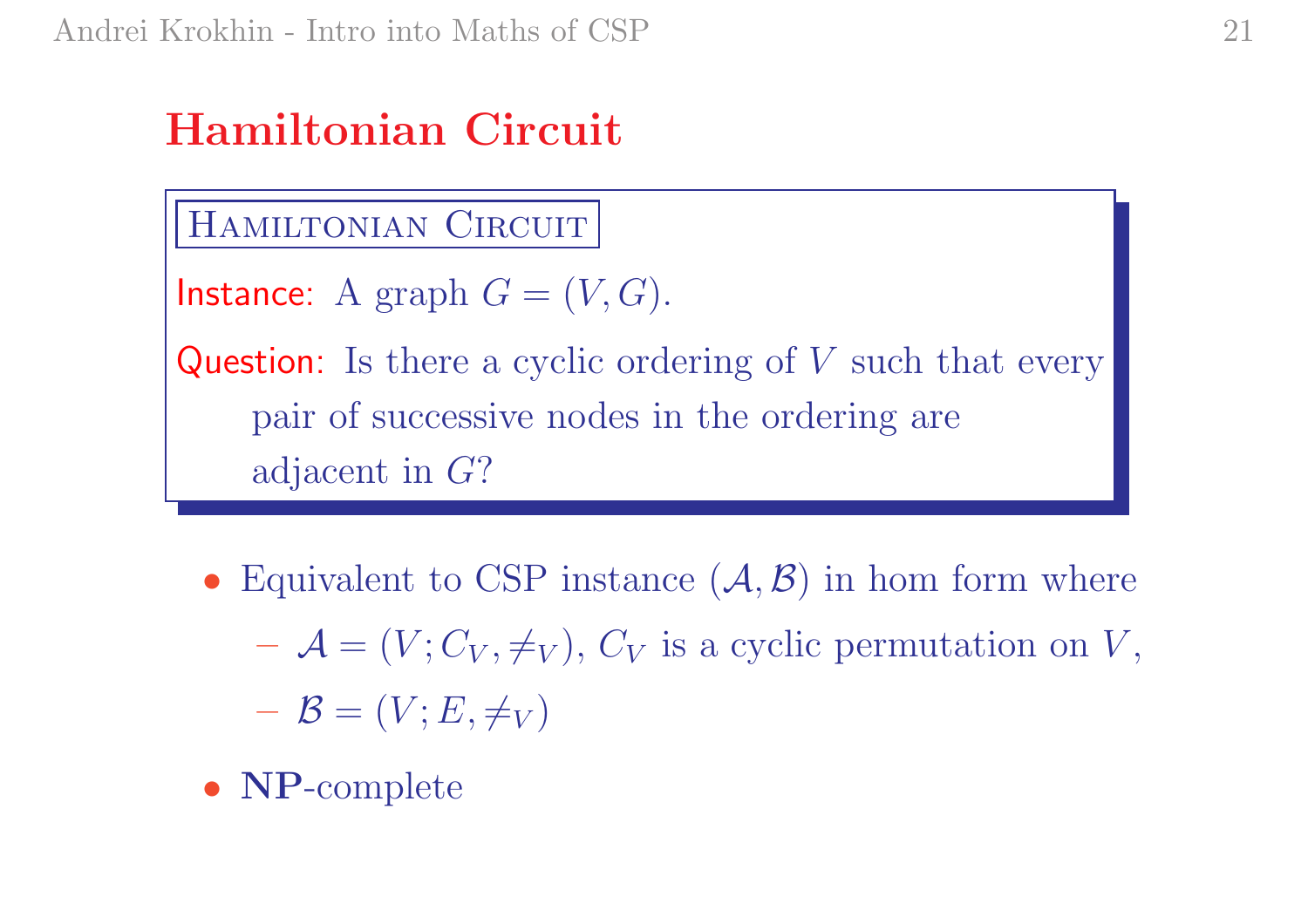## Graph Isomorphism

#### GRAPH ISOMORPHISM

Instance: Two graphs  $G_1=(V,E_1)$  and  $G_2=(V,E_2).$ 

Question: Is there an isomorphism (bijective homomorphism) from  $G_1$  to  $G_2$ ?

• Equivalent to CSP instance  $(A, \mathcal{B})$  in hom form where

$$
- \mathcal{A} = (V; E_1, \overline{E_1}) \text{ and } \mathcal{B} = (V; E_2, \overline{E_2})
$$

- $\overline{E_i} = \{(u, v) \in V^2 \mid (u, v) \notin E_i \text{ and } u \neq v\}$
- not known to be tractable or **NP**-complete
- main candidate for **NP**-intermediate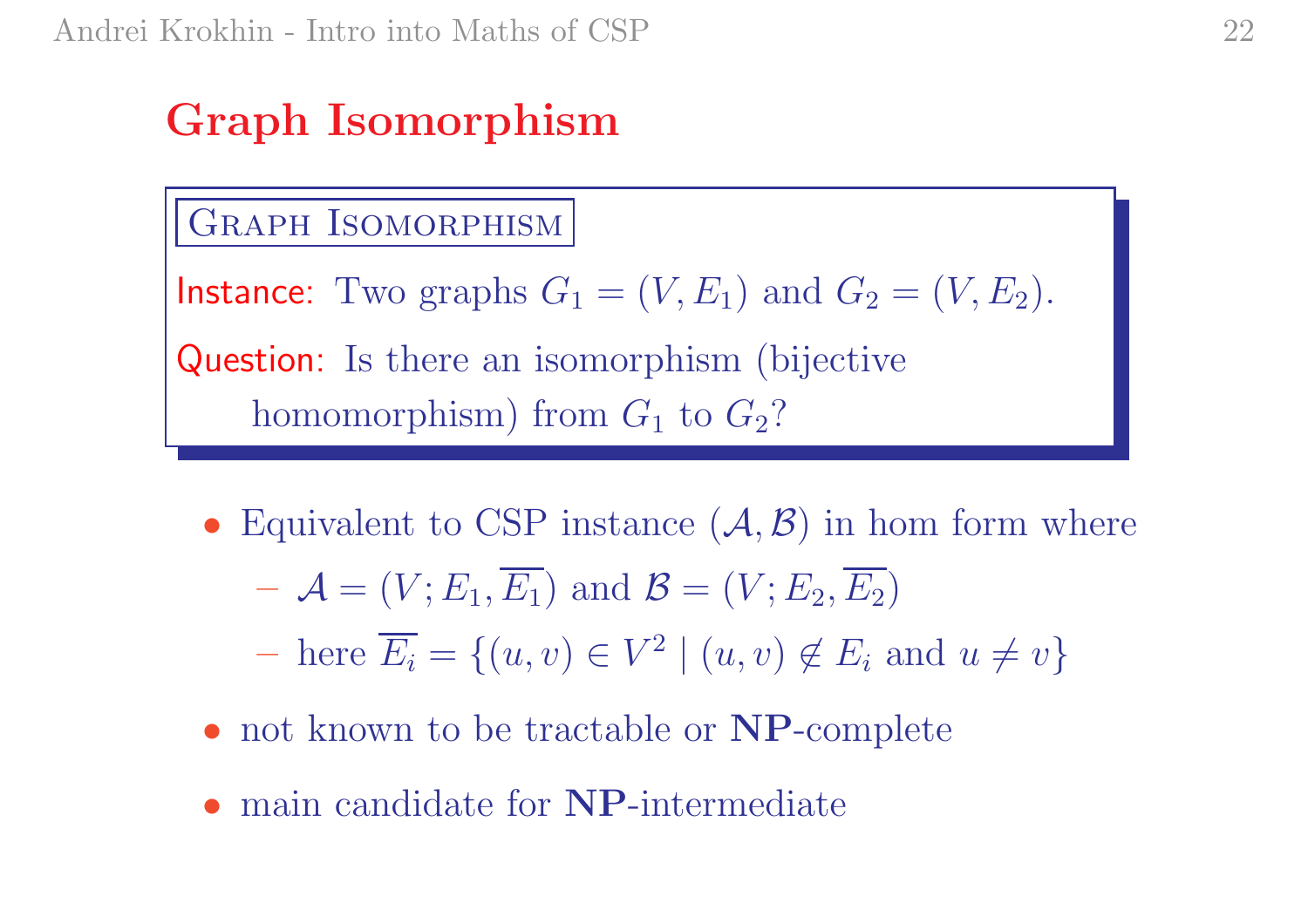## Directed st-Reachability

#### DIRECTED  $st$ -REACHABILITY

Instance: A digraph  $G=(V,E)$  and two nodes  $s,t$  in it. Question: Is there a directed path from  $s$  to  $t$  in  $G$ ?

- Essentially equivalent to the complement of  $(A, \mathcal{B})$
- $\mathcal{A} = (V; E, \{s\}, \{t\})$  and  $\mathcal{B} = (\{0, 1\}, \leq, \{1\}, \{0\}).$
- tractable, NL-complete.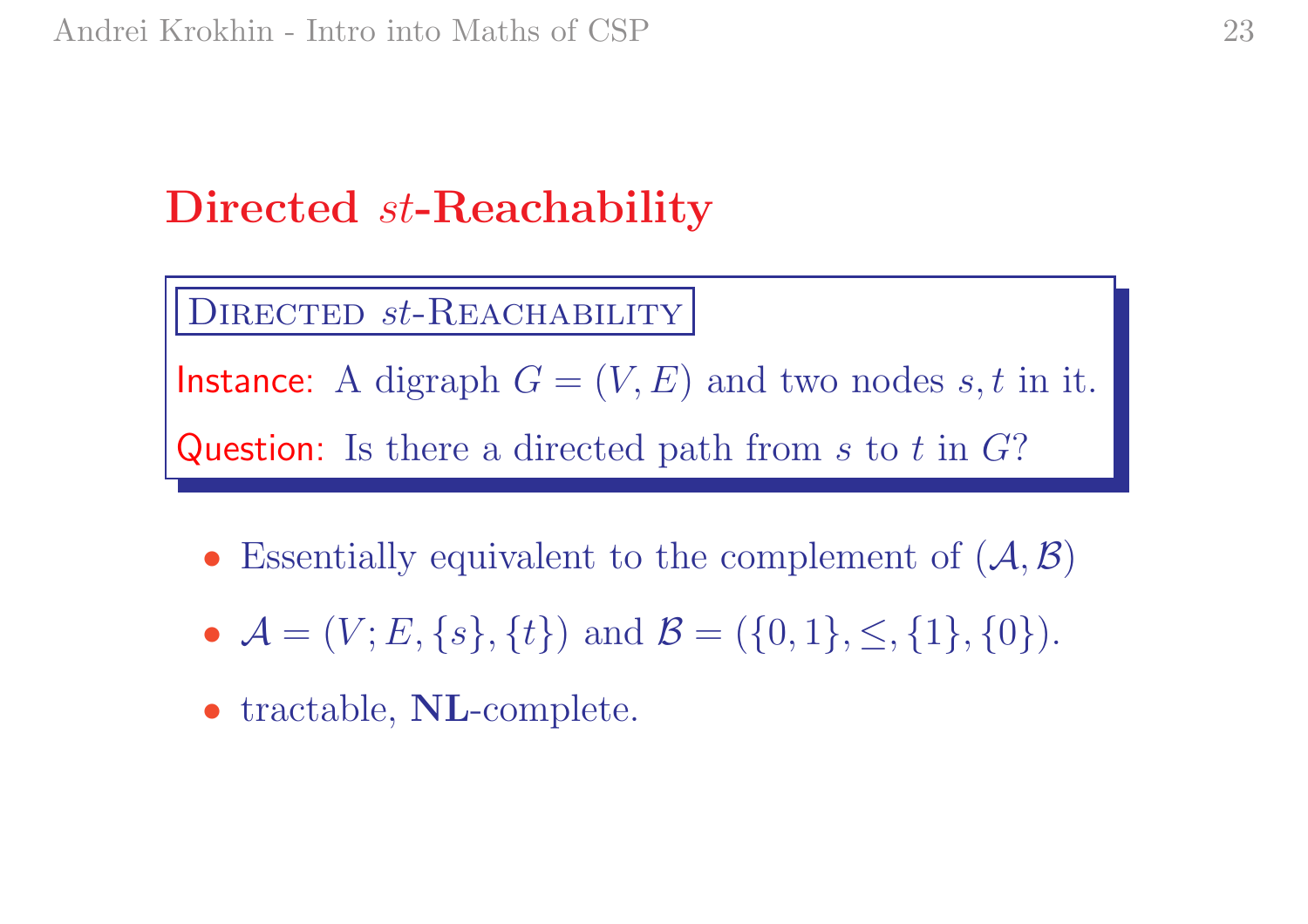## Graph Factors

Let G be a graph.

- $\bullet$  A factor of  $G$  is a subgraph obtained by deleting edges.
- If  $X$  is a set of numbers, an  $X$ -factor of  $G$  is a factor such that the degree of each vertex belongs to  $X$ .
- What are 1-factors of a graph?
- What are 2-factors?  $\{1, 2\}$ -factors?
- Large subarea of graph theory.
- Recent result: if r is odd and k even with  $2 \leq k < r/2$ then each *r*-regular graph has a  $\{k, r - k\}$ -factor.
- Open: does every 5-regular graph have a  $\{1,4\}$ -factor?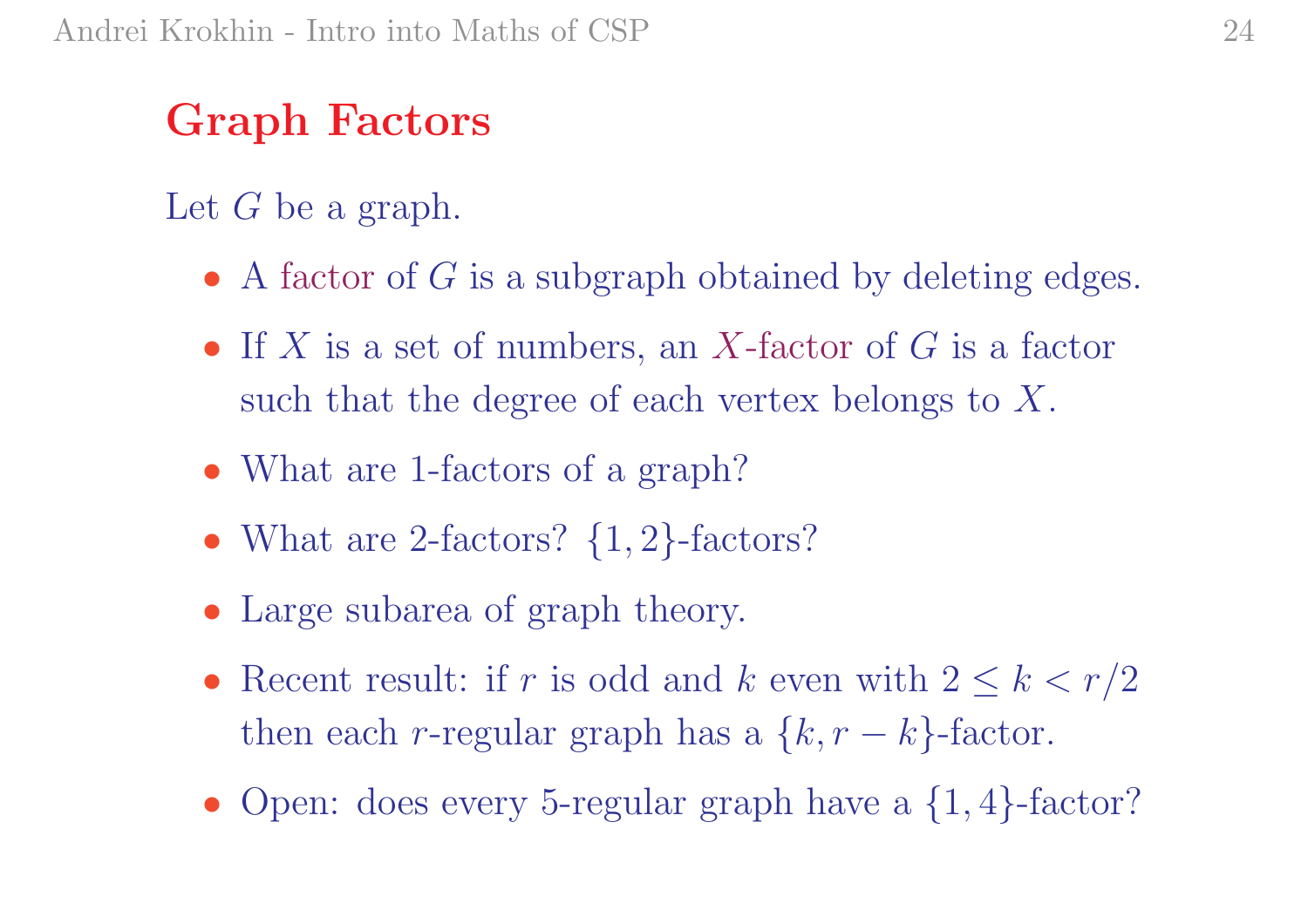### Factors in Regular Graphs

Let  $G = (V, E)$  be r-regular and let  $X \subseteq \{0, 1, \ldots, r\}.$ 

Let  $R_X = \{ \mathbf{a} \in \{0,1\}^r \mid weight(\mathbf{a}) \in X \}.$ 

Consider the following CSP instance  $I = (V', D', C')$ :

• 
$$
V' = E
$$
,  $D' = \{0, 1\}$ , and  $C' = \{C_v | v \in V\}$ ;

• each  $C_v = ((e_1, \ldots, e_r), R_X)$  where  $e_1, \ldots, e_r$  are the  $edges$  incident to  $v$ .

Fact. G has an X-factor iff I has a solution.

Fact. There is a 1-1 correspondence between X-factors in <sup>r</sup>-regular graphs and solutions of Boolean CSP instances that use only relation  $R_X$  and each variable appears twice.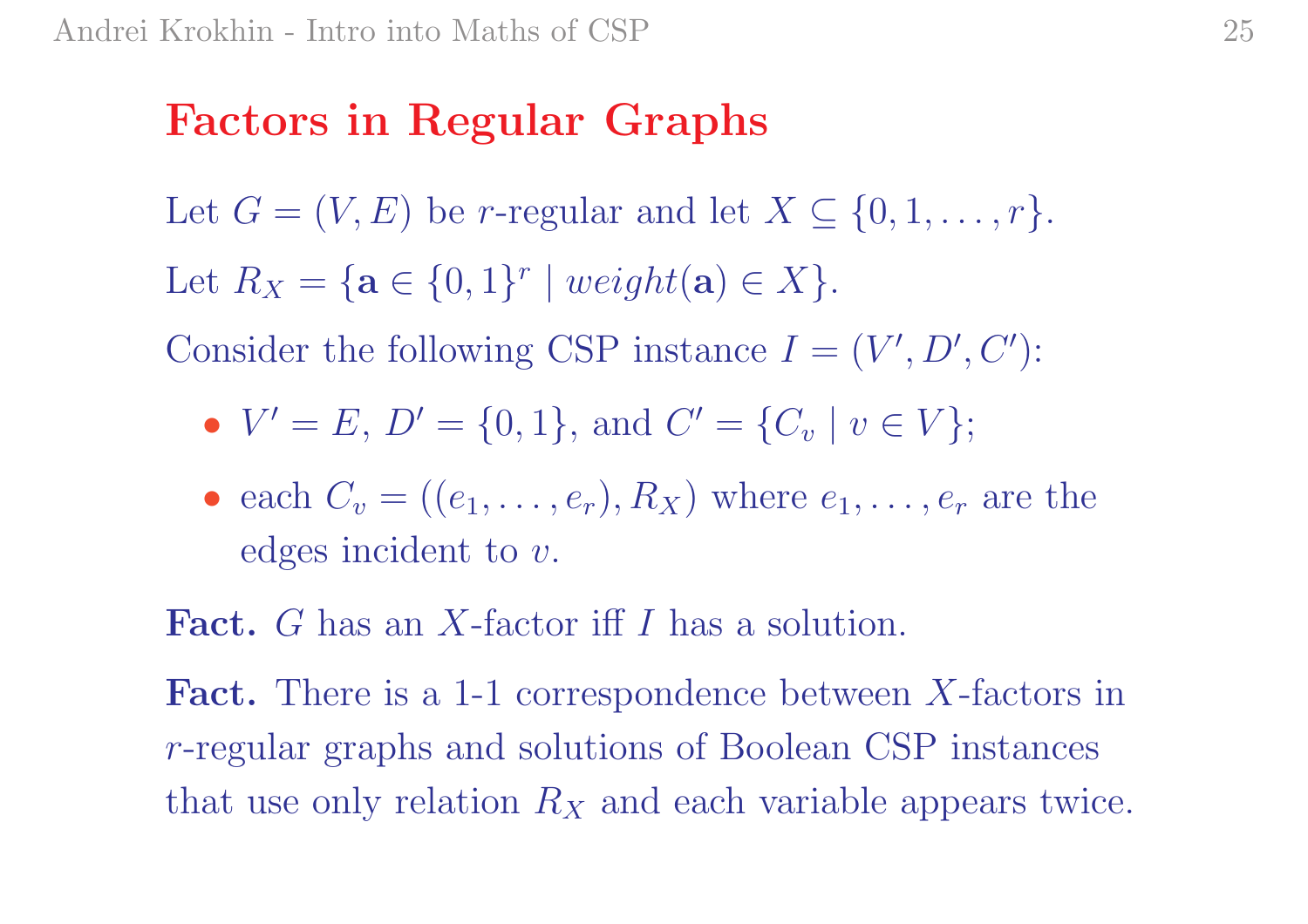## Vertex Cover

#### VERTEX COVER

 $\mathsf{Instance}\colon \ A\ \text{graph}\ G=(V,E)\ \text{and\ a\ number}\ k.$ Question: Is there a subset  $V' \subseteq V$  such that  $|V'| \leq k$ and, for each  $(a, b) \in E$ , we have  $a \in V'$  or  $b \in V'$ ?

- Equivalent to CSP instance  $(V, \{0, 1\}, C)$ ,
- $C = \{u \vee v \mid (u, v) \in E\},\$
- additionally: want only solutions with  $k$  ones.
- NP-complete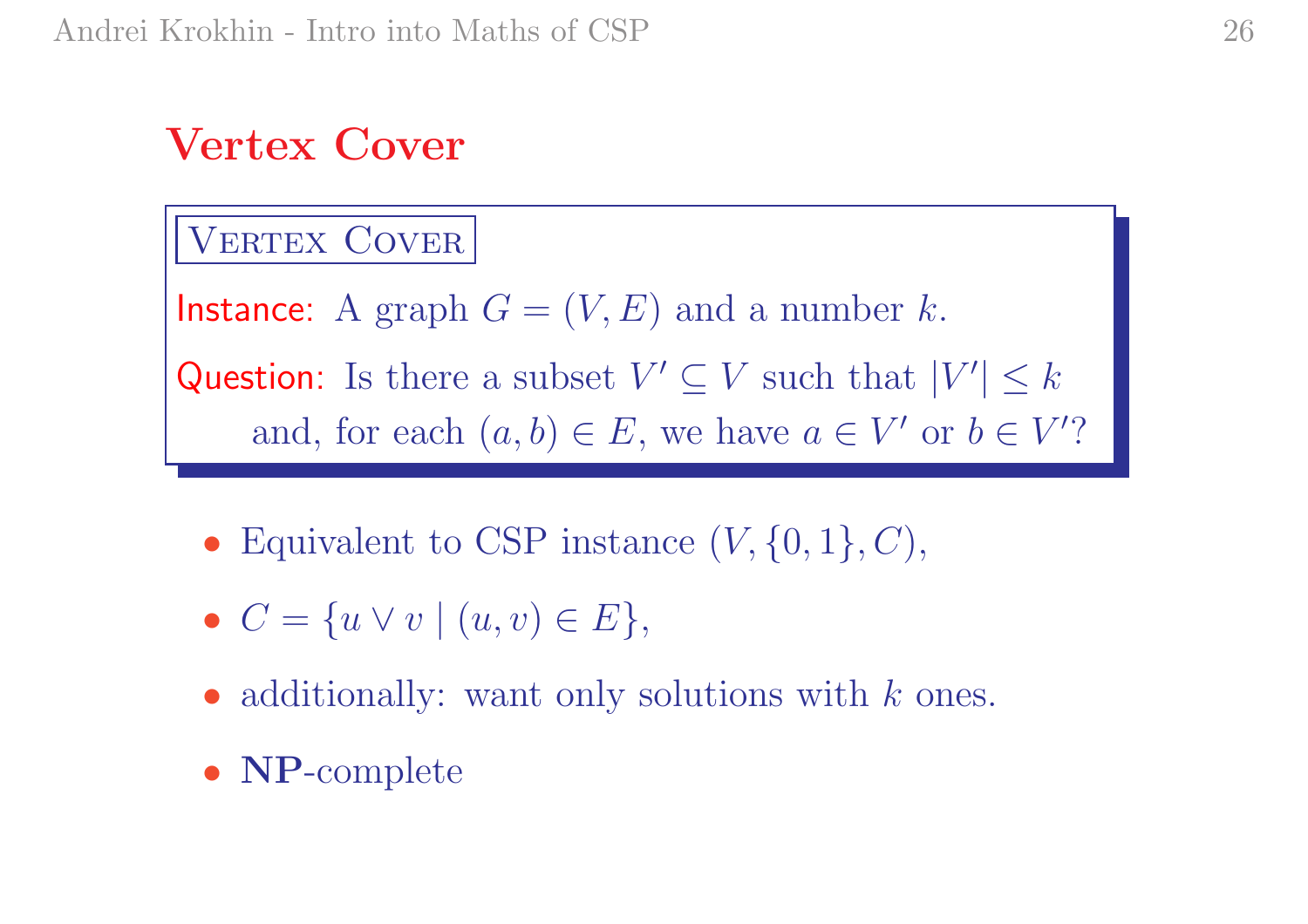## Independent Set

INDEPENDENT SET

 $\mathsf{Instance}\colon \ A\ \text{graph}\ G=(V,E)\ \text{and\ a\ number}\ k.$ 

Question: Is there a subset  $V' \subseteq V$  such that  $|V'| \geq k$ and  $(V')^2 \cap E = \emptyset$ ?

- Equivalent to CSP instance  $(V, \{0, 1\}, C)$ ,
- $C = \{\neg u \vee \neg v \mid (u, v) \in E\},\$
- additionally: want only solutions with  $k$  ones.
- NP-complete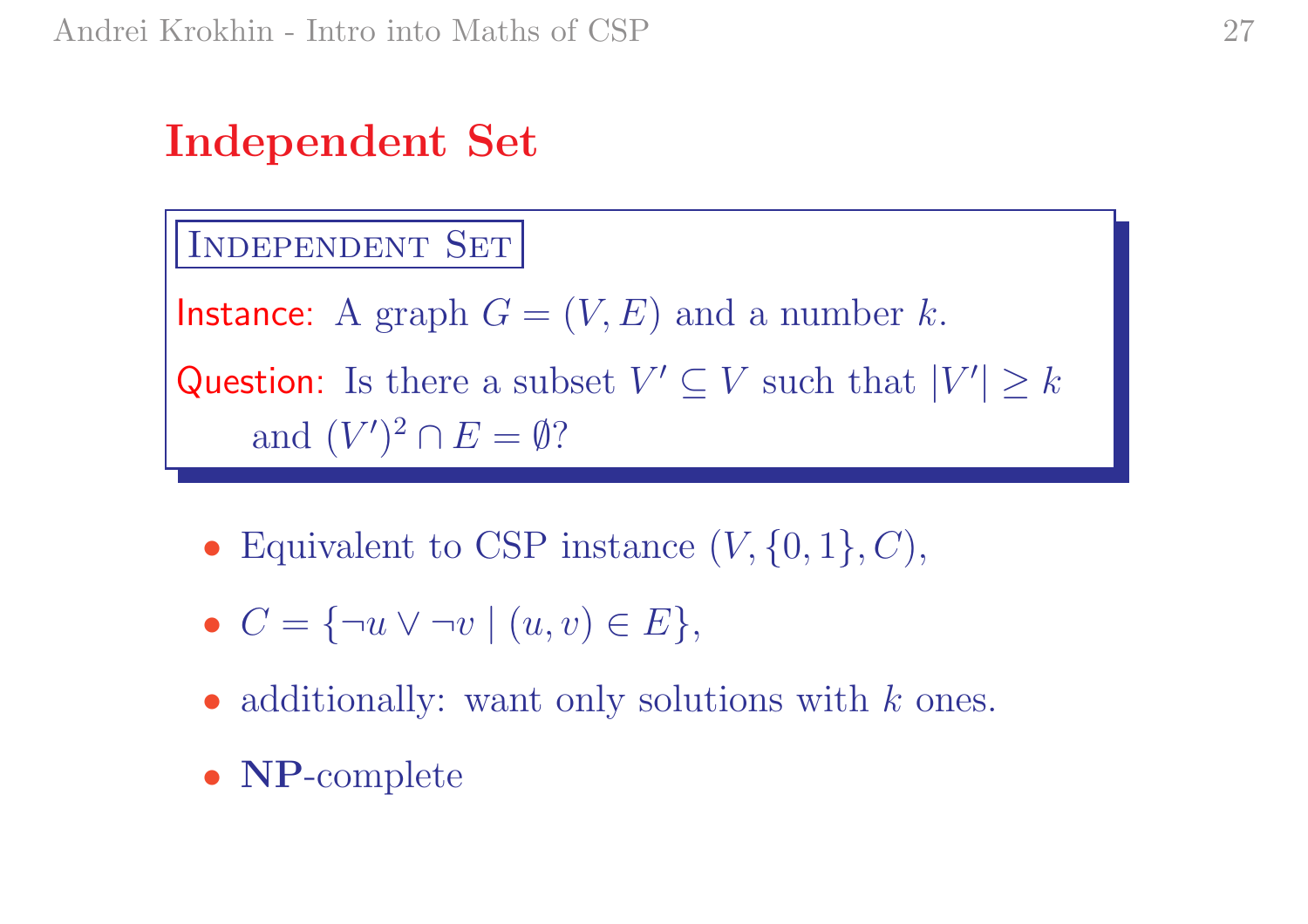## Parameterized Complexity in One Slide

- Both VERTEX COVER and INDEPENDENT SET can be solved in  $O(n^k)$  by exhaustive search.
- VERTEX COVER can be solved in  $O(2^k \cdot n^2)$  good
- $O(f(k) \cdot n^c)$  algorithm fixed-parameter tractable (FPT)
- $W[1]$  parameterized analog of NP (kind of)
- IND SET is  $W[1]$ -complete  $n^{o(k)}$  algorithm unlikely.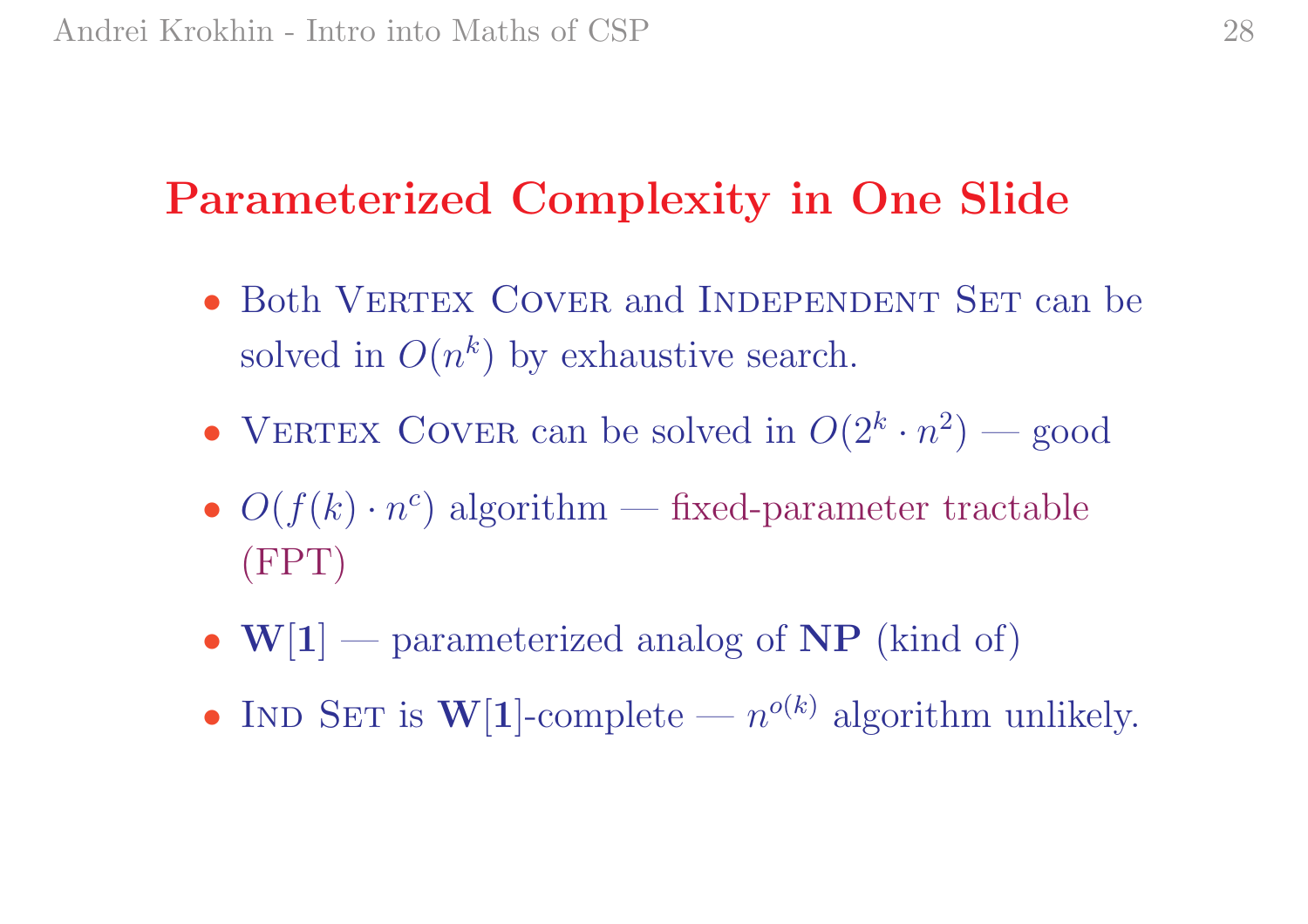## **Biclique**

#### **BICLIQUE**

 $\mathsf{Instance}\colon \ A\ \text{graph}\ G=(V,E)\ \text{and\ a\ number}\ k.$ 

Question: Does G contain an induced subgraph isomorphic to  $K_{k,k}$  (bipartite k-clique)?

- **NP**-complete. Open problem: Is it FPT?
- Equivalent to CSP instance  $(V, \{0, 1, 2\}, C)$
- where  $C = \{C'_i$  $\{ (u,v) \mid (u,v) \in E \} \cup \{ C''_{(v)} \}$  $\binom{n}{(u,v)} \mid (u,v) \not\in E,$
- $C'_{(u,v)} = ((u, v), R'), R = \{0, 1, 2\}^2 \setminus \{(0, 0), (1, 1)\},\$
- $C''_{(u,v)} = ((u, v), R''), R = \{0, 1, 2\}^2 \setminus \{(0, 1), (1, 0)\},\$
- want only solutions with  $k$  zeroes and  $k$  ones.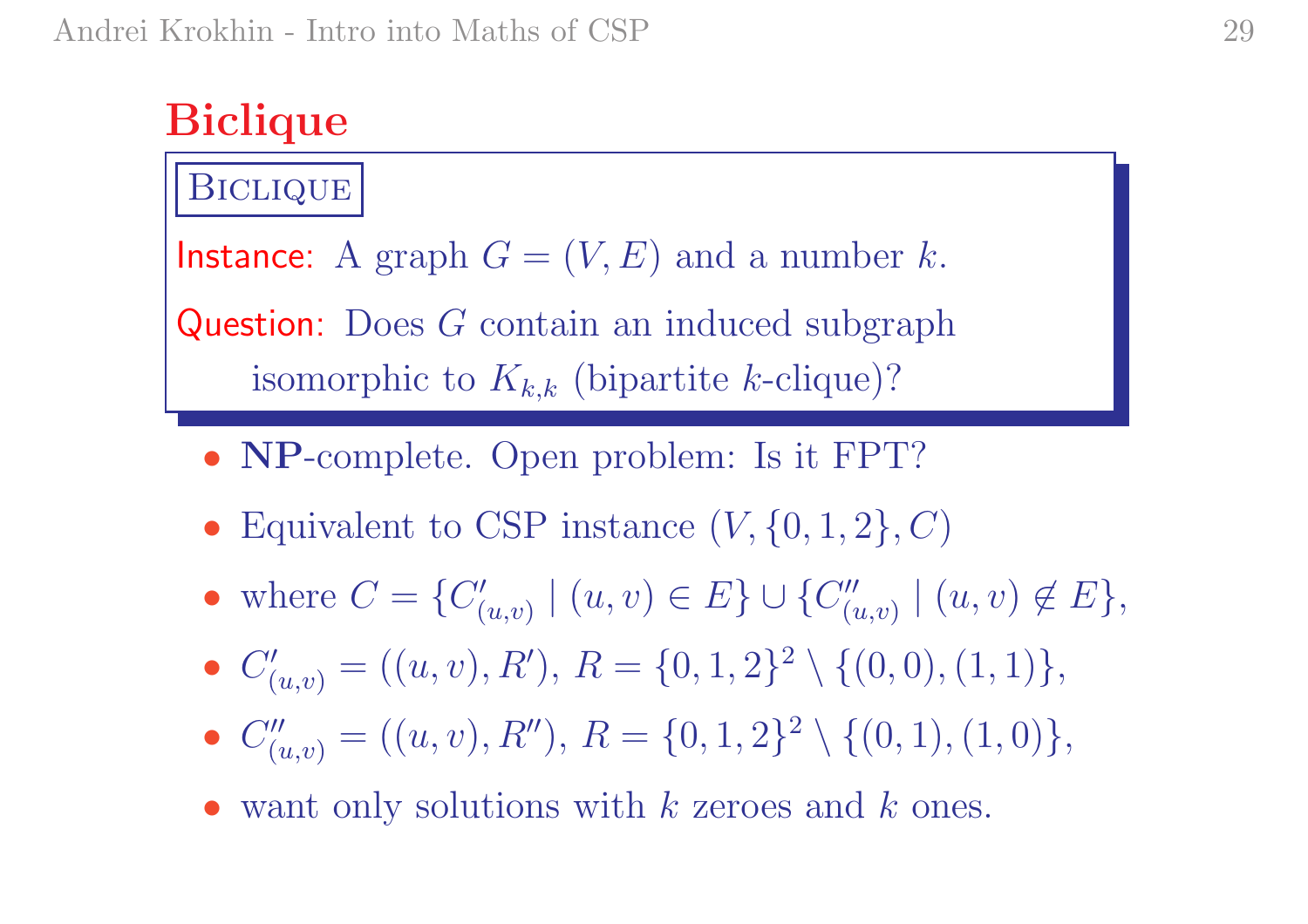## Directed Acyclicity

Acyclic Digraph

 $\mathsf{Instance}\colon \operatorname{A} \text{ digraph } G=(V,E)$ 

Question: Is it true that G has no direct cycles?

- Equivalent to CSP instance  $(V, \mathbb{Q}, C)$  where
- $C = \{C_e \mid e \in E\}, C_{(u,v)} = ((u, v), <).$
- tractable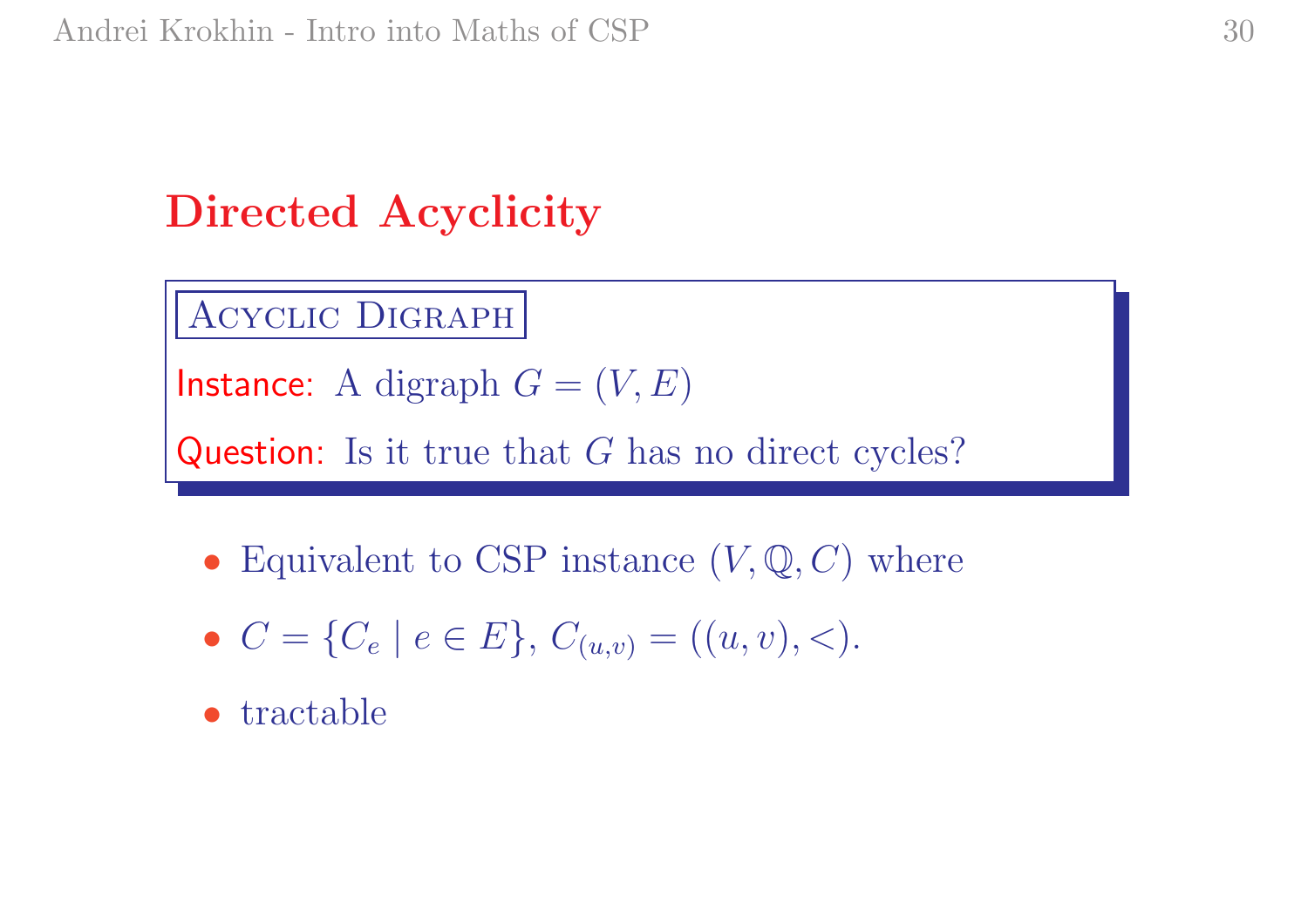#### Betweenness

#### **BETWEENNESS**

Instance: A finite set  $V$  and a set  $M\subseteq V^3$ .

Question: Is there a linear ordering of V such that, for each triple  $(u, v, w) \in M$ , we have  $u < v < w$  or  $u > v > w$ ?

- Equivalent to CSP instance  $(V, \mathbb{Q}, C)$  where
- $C = \{C_m \mid m \in M\}, C_m = ((u, v, w), R_b),$  $R_b = \{(a, b, c) \in \mathbb{Q}^3 \mid a < b < c \text{ or } a > b > c\}.$
- NP-complete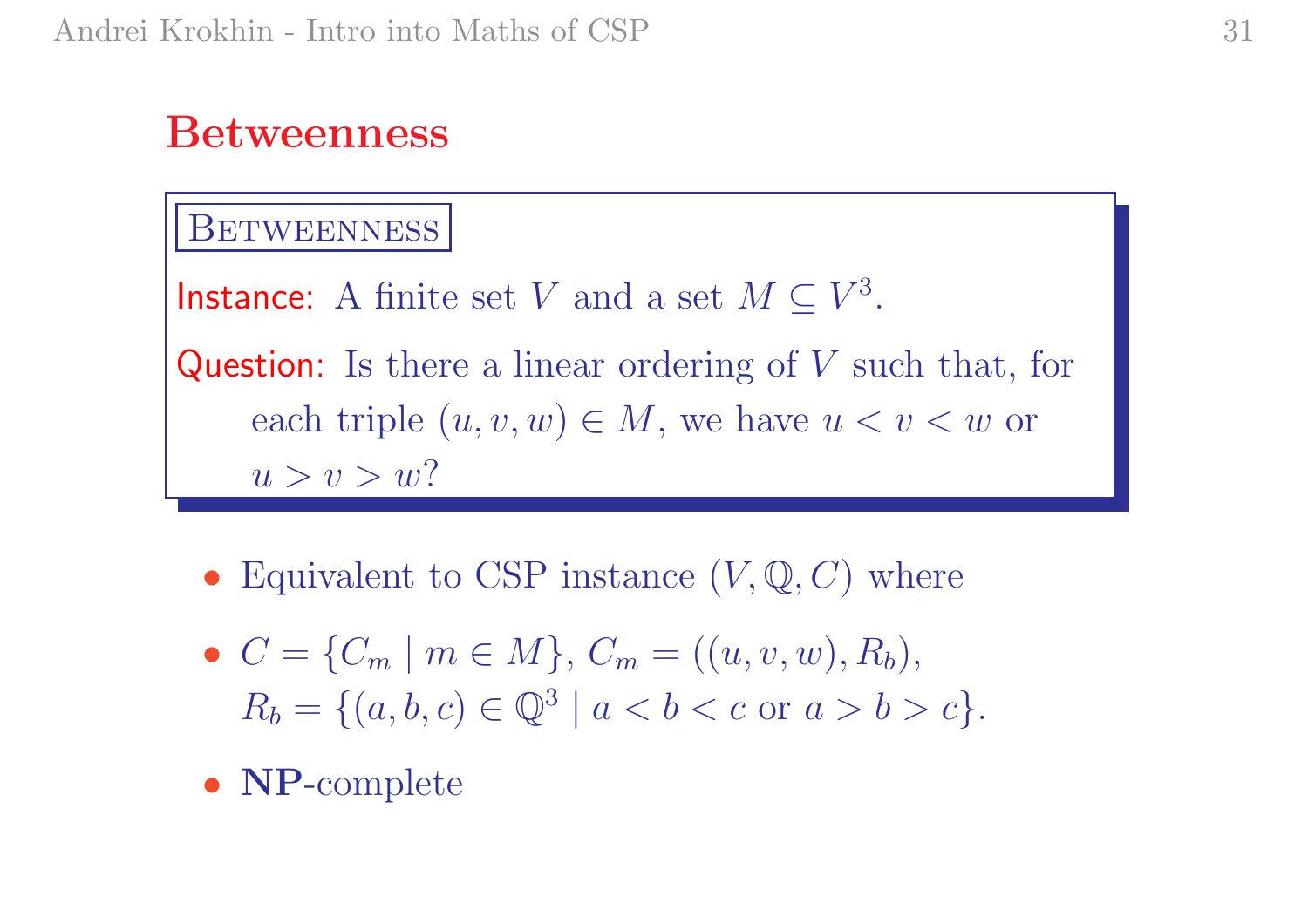## Ordering CSP

Let  $\Pi$  be a set of permutations on  $\{1,\ldots,k\}.$ 

#### Π-Ordering CSP

Instance: A finite set  $V$  and a family  $M\subseteq V^k$ .

Question: Is there a linear order on V such that each element of M agrees with some permutation from Π?

- Straightforward generalisation of the previous two.
- Directed Acyclicity  $k = 2$ ,  $\Pi = \{(12)\}\$
- Betwenness  $k = 3$ ,  $\Pi = \{(123), (321)\}\$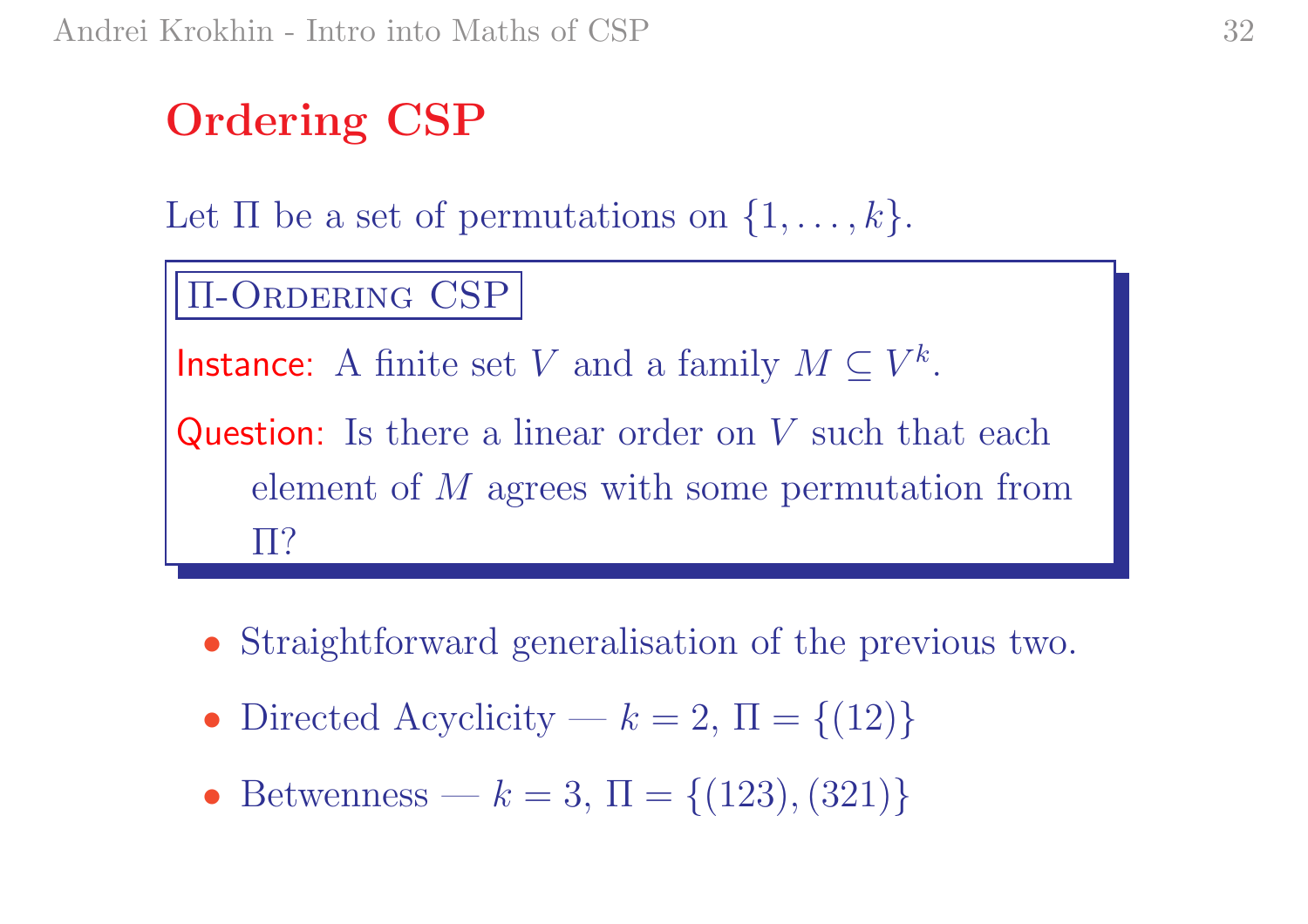## Allen's Interval Algebra

The most popular formalism in temporal reasoning (AI) [Allen, 1983].

Allows qualitative binary constraints between time intervals.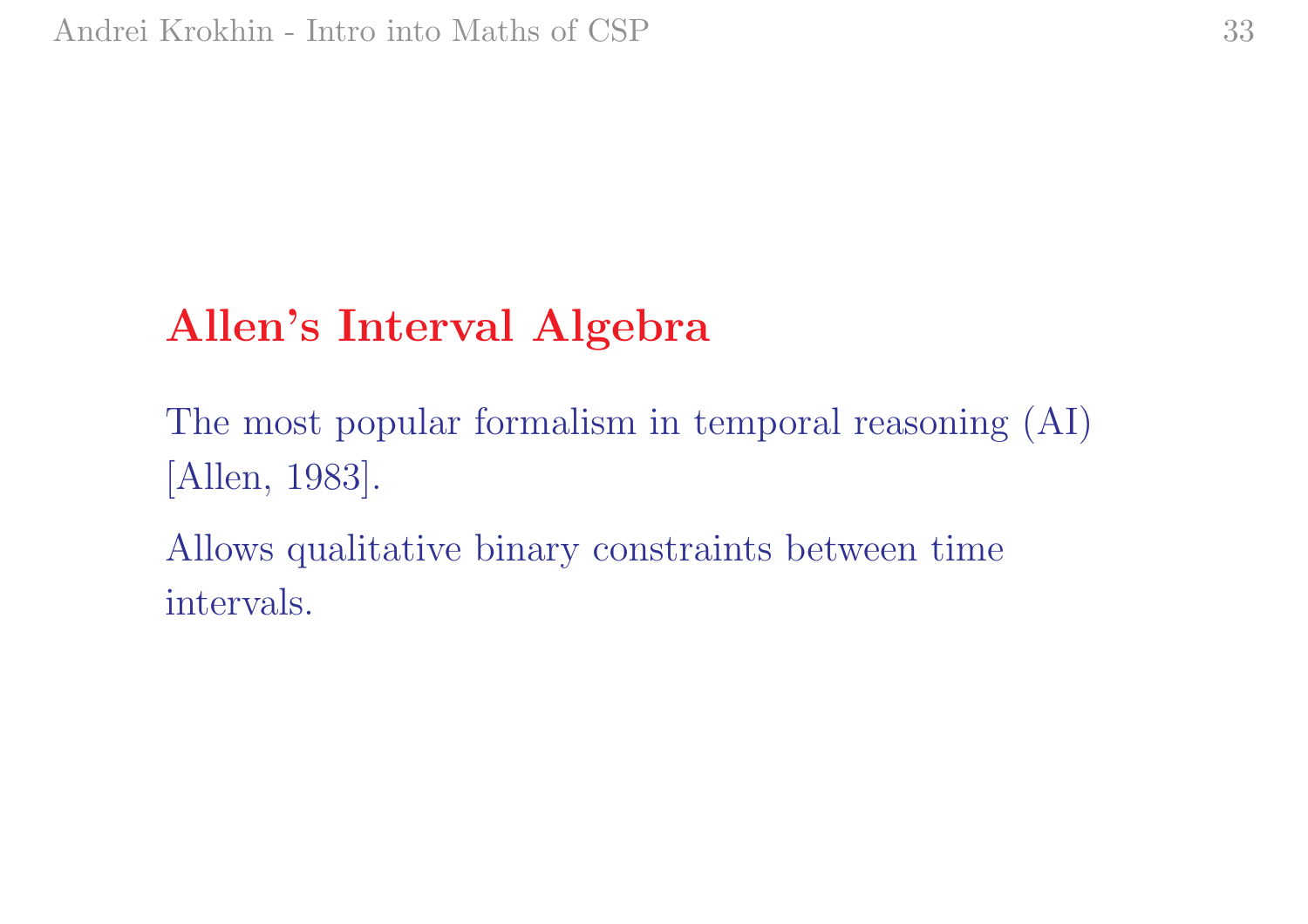### Allen's Algebra: 13 Basic Relations

| x precedes $y$      | D                 | <b>XXX</b>  |
|---------------------|-------------------|-------------|
| y preceded by $x$   | $\mathsf{p}^{-1}$ | ууу         |
| x meets $y$         | m                 | <b>XXXX</b> |
| y met by $x$        | $\mathsf{m}^{-1}$ | уууу        |
| x overlaps $y$      | $\overline{O}$    | <b>XXXX</b> |
| y overlapped by $x$ | $\mathsf{o}^{-1}$ | уууу        |
| x during $y$        | $\mathsf{d}$      | <b>XXX</b>  |
| y includes $x$      | $d^{-1}$          | yyyyyy      |
| x starts $y$        | S                 | <b>XXX</b>  |
| y started by $x$    | $\mathsf{s}^{-1}$ | ууууууу     |
| $x$ finishes $y$    | f                 | <b>XXX</b>  |
| y finished by $x$   | $\mathsf{f}^{-1}$ | ууууууу     |
| x equals $y$        |                   | XXXX        |
|                     |                   | уууу        |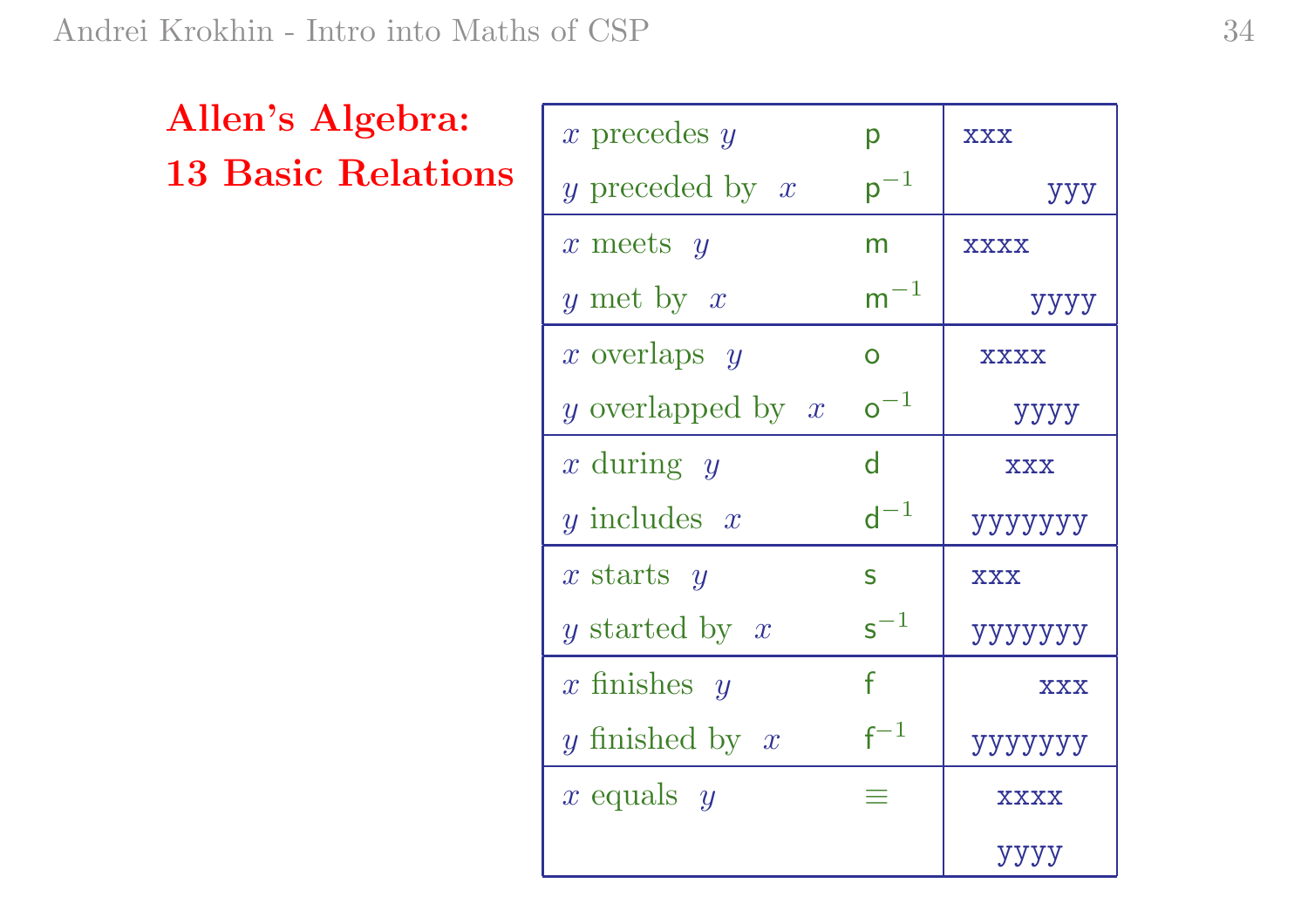## AIA Satisfiability

Relations in  $AIA - 2^{13}$  disjunctions of the basic relations.

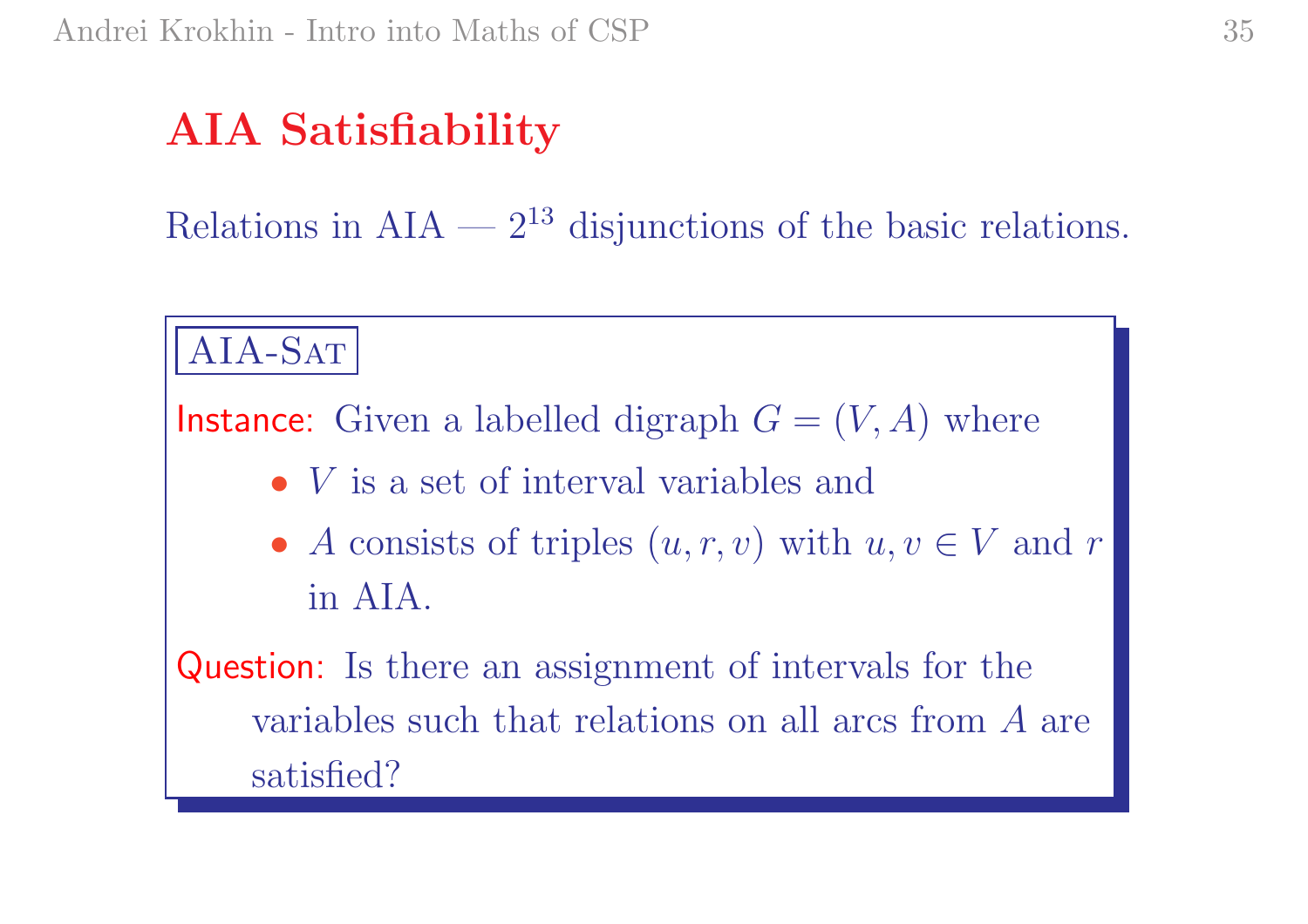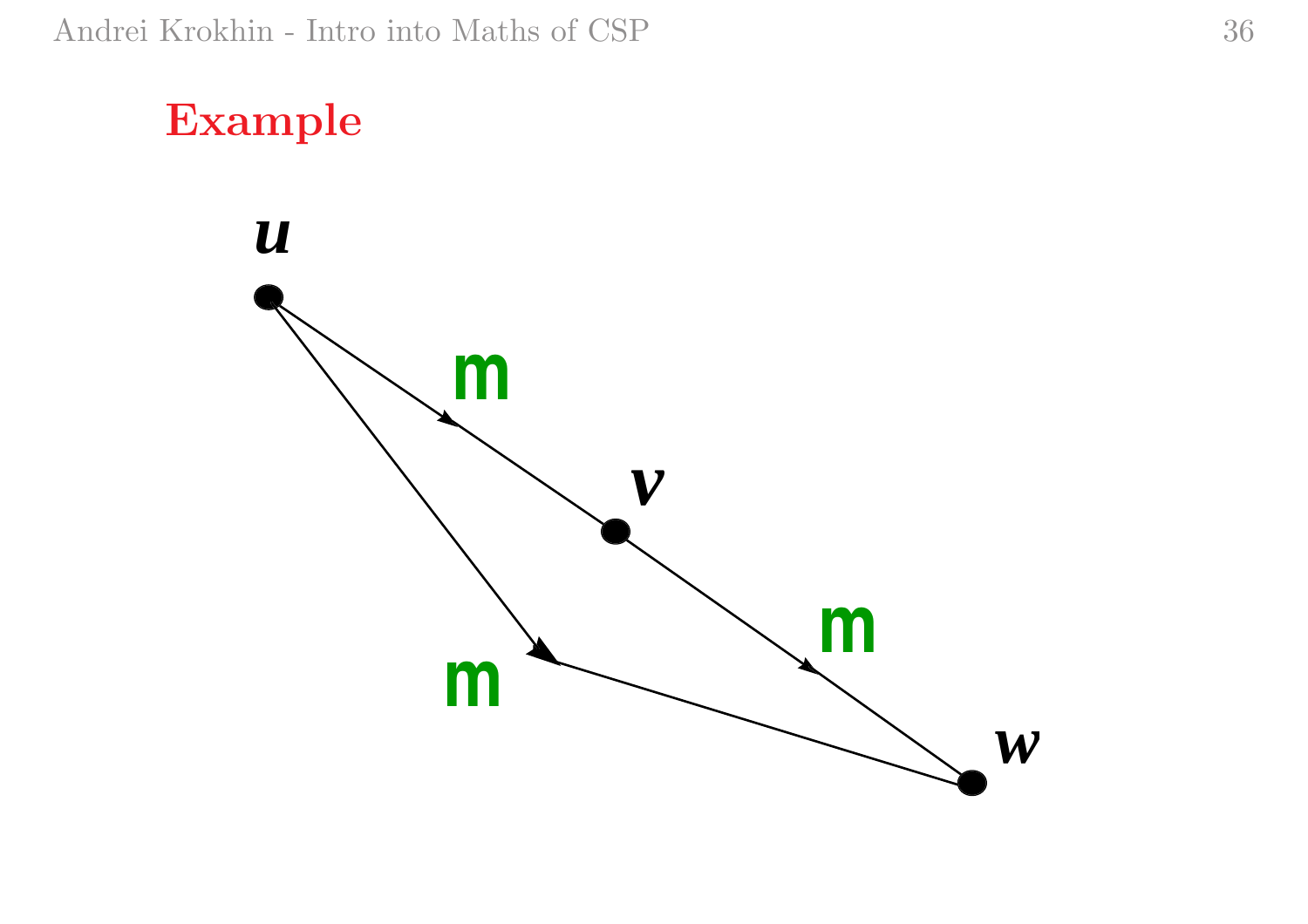## Example

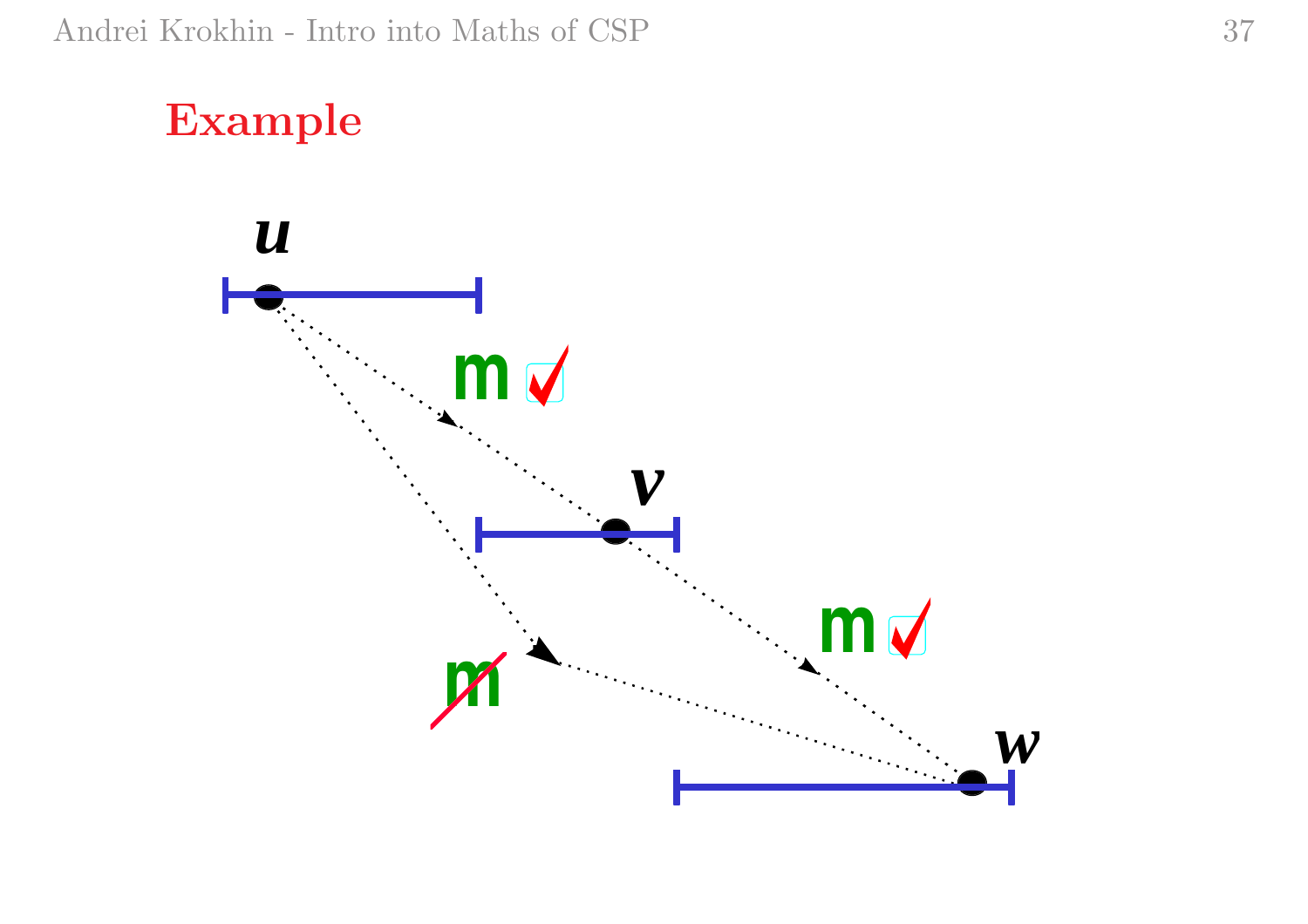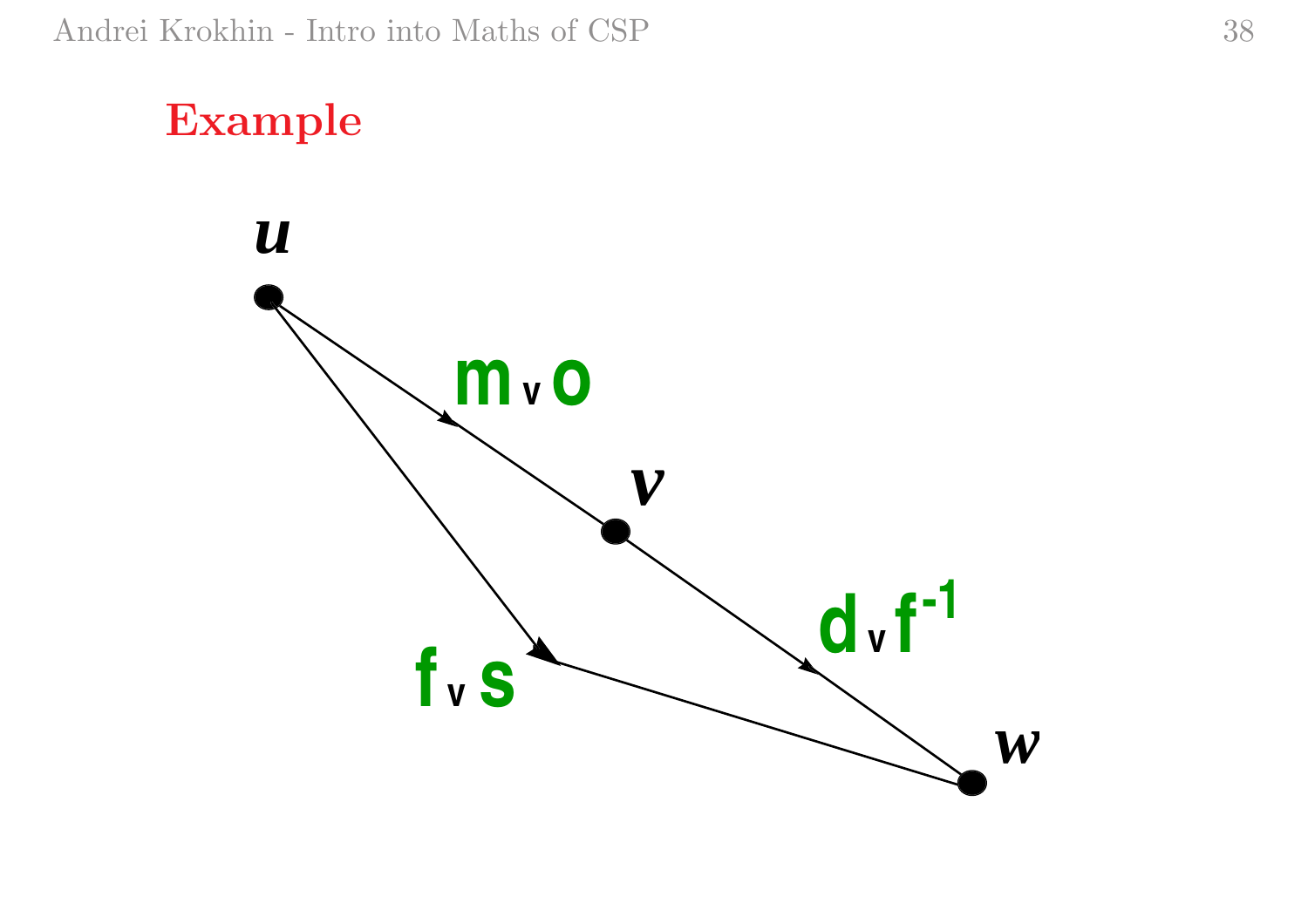#### Example